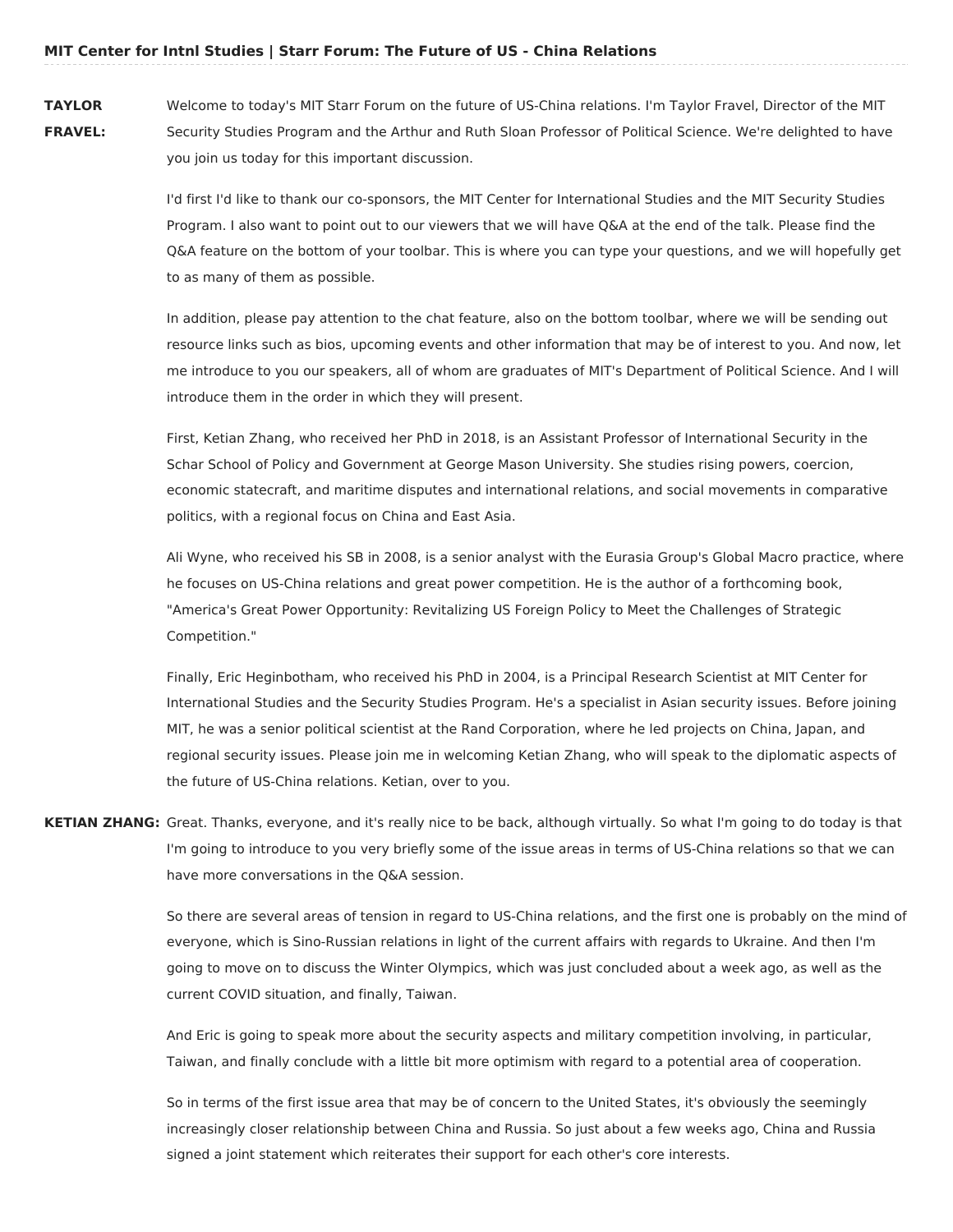So in the case of Russia, that's against NATO expansion and against color revolutions, and in regard to China's core interests that is mostly against-- both sides are against Taiwan's independence. And in addition, both sides are against what's called a closed, according to them, closed alliance systems in the Asia-Pacific region, as well as opposes external forces undermining national security and interfering with their internal affairs.

So obviously, the target here really is the United States. And the United States was mentioned in this statement as well, especially with regard to the Indo-Pacific strategy. In addition to this joint statement, China and Russia actually signed many additional agreements including in natural gas deals, which seems to me a Russia strategy to find exit options in light of what might be happening with regard to any sanctions involving or regarding the Ukraine situation.

So it seems that Russia is looking for an exit option in terms of its natural gas resources, and China obviously will benefit from energy diversification. So that seems to be a strategy that Russia is currently adopting. So you might wonder whether the current Ukraine situation is relevant, and what China's stance is on the current Russian invasion of Ukraine.

And although there is this joint statement, China is nevertheless quite ambivalent about its stance. So Chinese Foreign Minister Wang Yi actually made the statement that every state sovereignty is independent, Ukraine included, which seems to be a warning against the impending Russian invasion.

But at the same time, Chinese Foreign Ministry Spokeperson Hua Chunying actually noted that great powers should not be backed into a corner, which indicates that China was against NATO expansion. So it remains to be seen what China's actual stance is in regard to the current Ukraine situation, and it might be something that we'll discuss more about that in the Q&A session.

And the next issue area involves the Winter Olympics, which was just concluded. So many officials around the world, including President Biden, boycotted the opening ceremony of the Winter Olympics on the basis of China's human rights records, especially involving ethnic minorities, such as Xinjiang. So this creates a tension between China and the United States, and the Chinese government was quite upset about this boycott. And on the left-hand side of this picture, you see a Uyghur minority athlete, Chinese athletes being the torchbearer of the Chinese Winter Olympics opening ceremony. That's the lady on the left. So this Winter Olympics seems to be another issue area to suggest that human rights are still on the table in terms of creating potential tension between the two states.

And moving on to the third area of attention, which is the current COVID situation. So there are two issues revolving around the COVID issue. The first one is the tug of war over Twitter, especially as exemplified by Chinese Foreign Ministry Spokesperson Zhao Lijian's tweet. So he's one of China's foreign ministry spokespersons and tweets in official capacity on Twitter, and he's the one who makes the unsupported argument that COVID started from the United States. Especially, it was a man-made virus by the US military.

So this [INAUDIBLE] diplomacy, as some researchers would coin them, has been creating attention on their public diplomacy [INAUDIBLE] between the United States and China. And I would highly recommend everyone to read Peter Martin, who is a journalist at Bloomberg who wrote a really fascinating book about the rationale for this seemingly unprofessional behavior on the part of Chinese diplomats. And his argument is that a lot of it has to do with domestic politics-- i.e. to show allegiance to Chinese President Xi Jinping, as well as to appease the domestic public.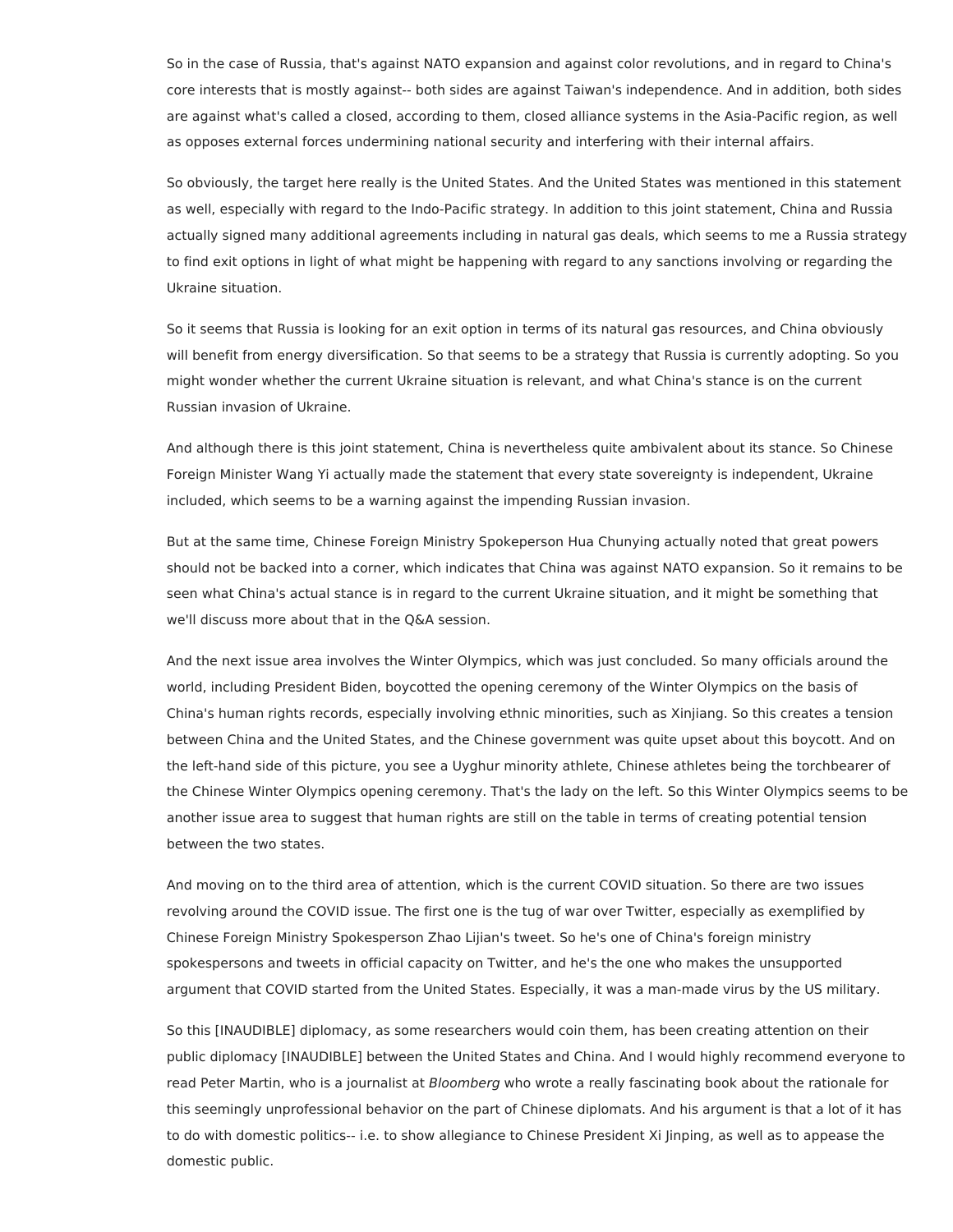So the second area of contention, really, within COVID has to do with the ongoing restrictions on both sides in terms of people-to-people exchange, especially in the format of airlines and flights. So in January, China imposed harsh restrictions on US airlines' incoming flights from the United States to China, and the United States Department of Transportation retaliated by canceling all Chinese airlines' flights into China. So currently, neither side has direct operating flights.

So obviously-- and this probably will go into March, especially until after the Chinese winter. Not "the Chinese," the Winter Paralympics end. And this might not be obvious to you in terms of actual attention, but I think it's an area of concern, because it limits people-to-people exchange, which might have a further dampening effect on the overall health of US-China relations.

And finally, the last area of attention-- obviously, there are more areas of contention that I can cover here, and Eric will probably go more into detail about the security or military aspect of US-China relations, but the last area of concern, obviously, is Taiwan, because it is one of China's core interests, and the most important one.

And the example here is interesting, because although China coerced Lithuania harshly for establishing the Taiwanese Representative Office, as you see here, but what's interesting is that in the Chinese Foreign Ministry spokesperson's press briefing, she actually made a statement, a statement that external great powers were behind the behavior of Lithuania. So apparently, she was really referring to the United States. So even it does show that in all of the matters surrounding Taiwan, China has the belief that it was really the United States which was behind a lot of the actions that China deems as threatening its sovereignty over Taiwan.

So you might think that we've discussed quite a few areas of tension, but is there a potential area of cooperation at all between China and the United States? And I would venture a guess that climate change might be an area that both sides could proceed, and especially since the Biden administration and the Chinese government did reach out last fall with regard to combating climate change. But because of the aforementioned four areas of tension, the current climate change cooperation between the two states seem to be put on hiatus.

So just to briefly conclude so that we can move on to the more fascinating areas about US-China economic and military relations, I would conclude that the most serious concern between the United States and China is still Taiwan. And at the same time, there is uncertainty surrounding the new Sino-Russian Joint Statement with regard to how committed to both sides are with regard to their respective core interests.

And human rights issue, although not always the most important in terms of US-China relations, still remains on the table as a potential point of contention. And diplomatic tension, of course, is really reflective of the overall economic and security competition. And finally-- and unfortunately-- domestic politics in both China and the United States might actually make it even harder for cooperation and negotiation to come into fruition.

So with that, I will close my slides, and I look forward to the discussion.

**PRESENTER:** Tian, thanks so much. Next, we have Ali Wyne, who's going to discuss the economic dimension. Ali, over to you.

**ALI WYNE:** Great, thank you. Thank you so much, Taylor. I wish we were doing this event in person, but hopefully, hopefully next time, we'll do this event in person. But it's really an honor to be here virtually back in my alma mater.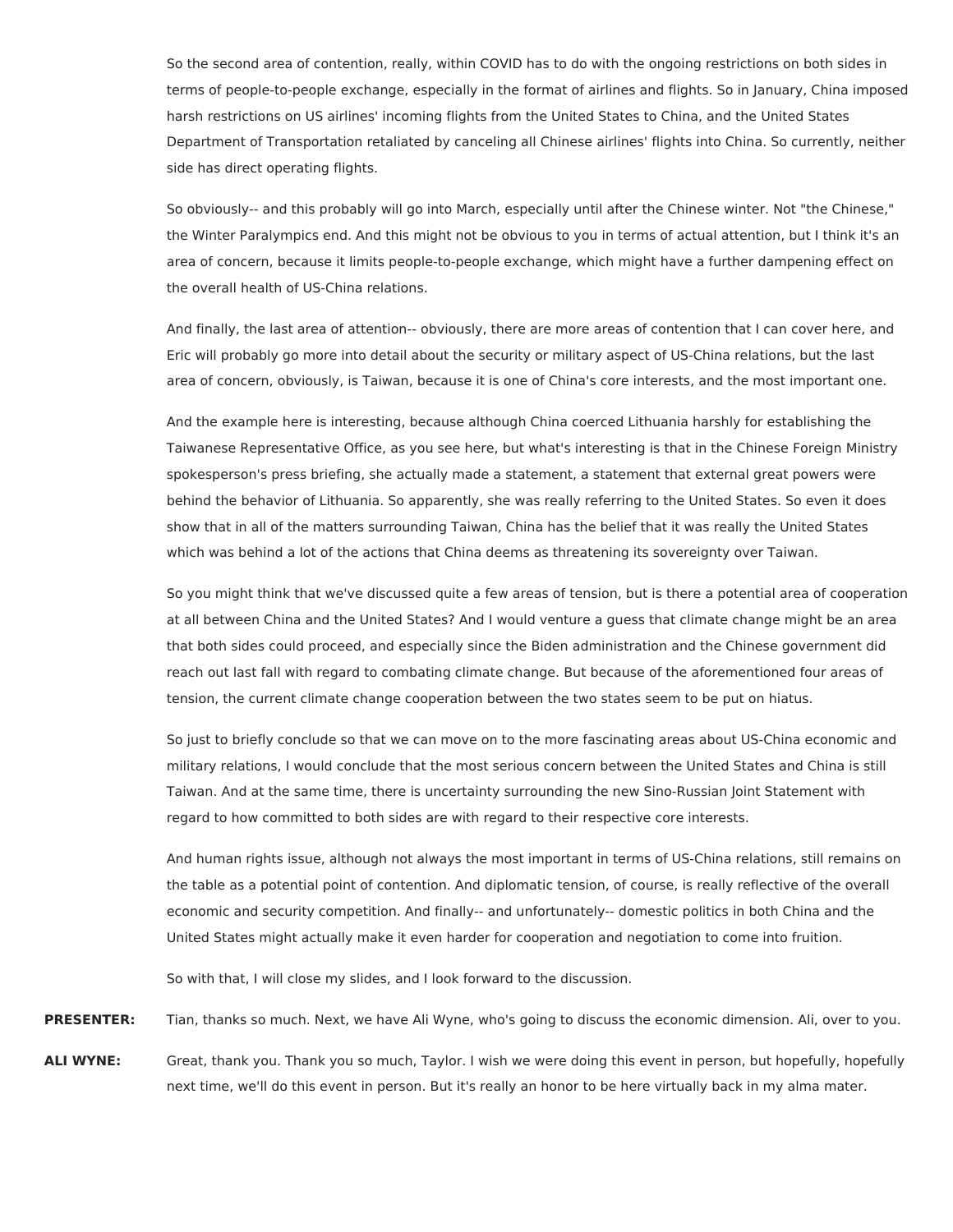And I told Taylor in advance-- and I hope that he'll allow a slight recasting of what I intend to present. So I'm going to talk about some of the economic dimensions of competition, but what I really want to talk about is, I think, a really critical element of competition, which is narratives-- stories, you could almost say plot lines.

And that is to say, there's obviously-- there are many elements, or many dimensions, to competition between the United States and China. There are military elements, there are economic elements, there are diplomatic elements, ideological elements. And I think that if you add them all up, I think that there's a competition of what stories or narratives the two countries are trying to tell themselves, what narratives they're trying to convey to one another, and what narratives, or stories, or plotlines are trying to convey to the rest of the world.

And I think that-- and so I'll talk a little bit about some of the narratives that I think are gaining traction within China, some of the narratives that are gaining traction within the United States, and I'll offer a few reflections on those. I do think that in China-- and I realize that when you refer to any country in a monolithic way, you're necessarily going to be oversimplifying and reductionist, so I apologize for that in advance. But just for simplicity's sake, I do think that in China, when you look at commentary by Chinese international relations scholars, when you look at statements by Chinese officials, you do get a sense that as time passes, there's more of a sense of-- at least externally-- more of a sense of confidence in the narratives that are being promulgated.

And I think we just saw the conclusion of the Winter Olympics. And the Olympics, they're a point for taking stock of a country's power, of a country's influence, and the host country is really telling something about itself. And I think it's interesting to look at the narratives that China was trying to convey in 2008 versus those it was trying to convey in this year, in 2022.

I think that the narratives that are increasingly taking hold are two, and they are mutually reinforcing. They're interlocking. The first narrative is that China is increasingly-- if not inexorably-- resurgent, and that the United States, its principal strategic competitor, is terminally declining. Now, I should say that those two narratives, the narratives themselves are not new, but I think that the prominence that they occupy in high-level Chinese discourse, and I think that the centrality that they now occupy in the Chinese foreign policy establishment, I think that those elements are different.

So in 2008, in the aftermath of the global financial crisis, you started seeing some percolation of this narrative that perhaps, maybe, the global financial crisis is sort of a real sign that the United States is about to embark on a period of terminal decline. So you started seeing some discussion in that vein, but there was a lot of pushback within, I think, among Chinese officials, among Chinese scholars, who said, well, perhaps, but it's premature. China, in terms of its aggregate national power, it's nowhere near the United States. The United States is resilient and bounces back.

And what we've started to see over the years is with the global financial crisis, with the vagaries and, really, the bitterness of America's domestic politics, with America's response to the pandemic, and then just objectively with China's growing economic power-- I think, in particular, its growing economic power relative to that of the United States, its growing technological capacity-- we're starting to see these narratives about inexorable Chinese resurgence and terminal American decline. They've really moved center stage. They used to, I think, occupy more of a fringe position in high-level discourse, and I think that they really now have moved center stage.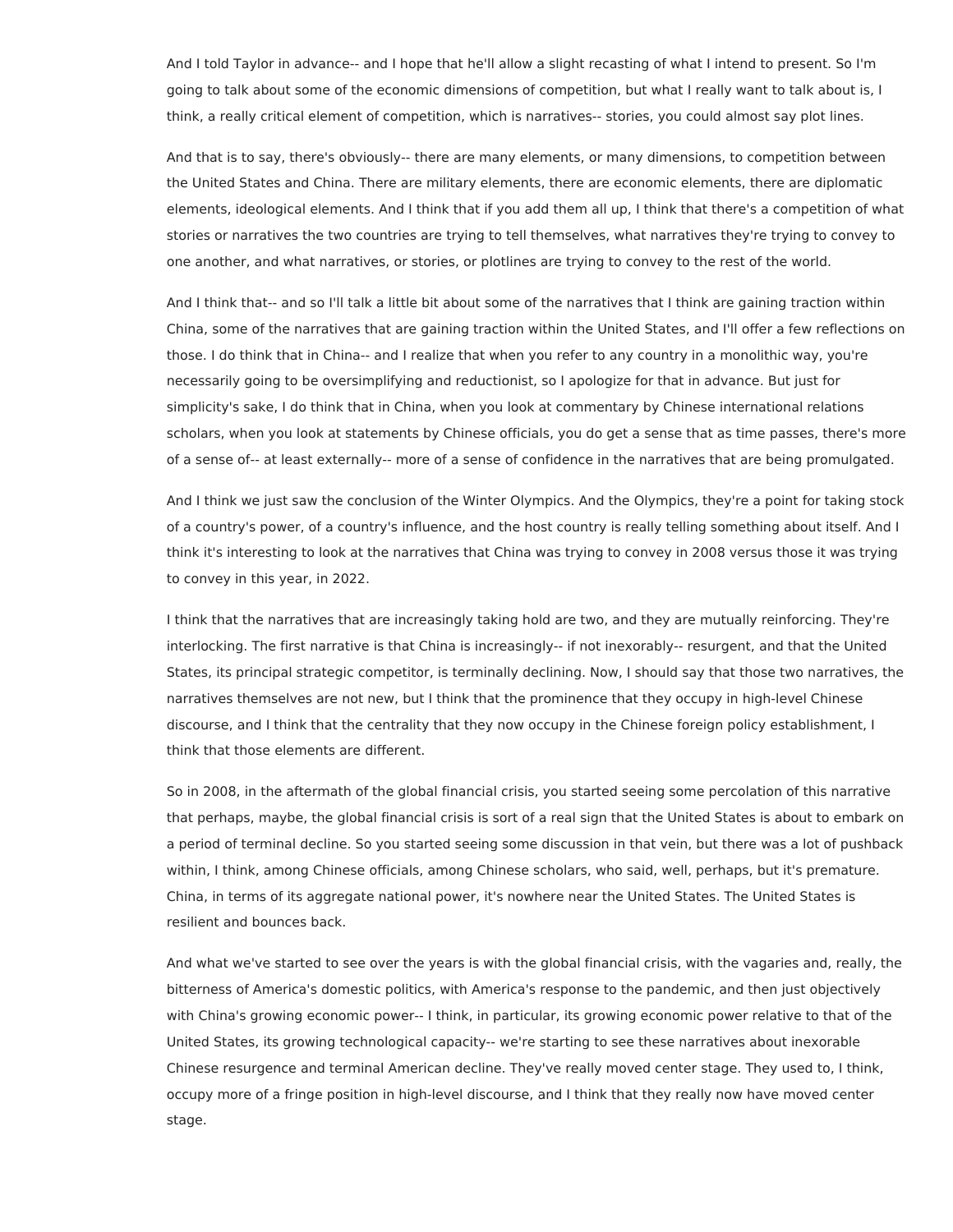And then, I think in the United States, in terms of some of the narratives about China that have taken hold, I, at least, for one-- and I'd be curious what everybody else thinks-- I, at least, when I consume the news and I look at the Op-Ed pages, I experience something of an analytical whiplash. So I'll wake up in the morning, and I'll read a commentary about how China is on this glide path to global hegemony, and then, before I go to sleep, I'll read another commentary saying that China inexorably is going to come to the contradictions between globalization and authoritarian rule, and that perhaps it's been more of a potent challenger than the United States has ever faced, but it will, in time, collapse due to internal contradictions.

Well, those are, obviously, very difficult predictions to reconcile. So is China poised for global preeminence, or is it, at some point, bound to collapse? And the point that I really want to make in talking about these narratives that you see taking hold in China, these narratives that you see taking hold in the United States, I think that there's something misguided, really, in all of those narratives. But they have gained a lot of traction, and I think they're gaining more traction amid discussions of a great power competition between Washington and Beijing, amid discussions of the prospect of a new Cold War between the two countries.

Now, when you think of competitions-- whether strategic competition, great power competition-- but when you hear the word "competition," I think most people would say there are winners and there are losers. That's how we conceive of competition. And similarly, when we talk about a new Cold War-- whatever your judgments are on the merits or the limits of that analogy-- but when we think of the Cold War, we know how the Cold War ended. The Cold War ended decisively with the implosion of one of the competitors-- namely, the Soviet Union- and it imploded in quite dramatic fashion in December of 1991.

And so when we think about, again, competition, the new Cold War, the terminology, the frameworks that we use to conceptualize the relationship, we think about winners and losers. And I think that that's why these narratives around China being inexorably resurgent, or China potentially collapsing, Washington prevailing, or Washington being in terminal decline, I think those narratives, they feed into this notion and are reinforced by this conclusion that this competition will resolve itself decisively-- that even if we can't quite articulate what victory would mean in this bilateral context, that one country will eventually come out on top.

And I would submit that I think that that conclusion is misguided. I think that neither the United States nor China is likely to achieve a decisive victory over the other. I think that they will have to coexist, to cohabitate, whatever your preferred choice is. And that reality is challenging for policymakers.

It's, how do you prepare for an ambiguous condition? How do you strategize for an ambiguous condition that you have to sustain in perpetuity? If you come to the conclusion that your principal strategic challenger isn't going to disappear, but it's going to endure, what do the parameters of coexistence look like?

And I suspect that you might be able to get some agreement between US and Chinese interlocutors about the imperative of cohabitation, but I imagine that US interlocutors would have a different conception of what cohabitation means or what it , entails and similarly with Chinese interlocutors. But I think that the precondition- - I think that really, the fundamental precondition for strategic stability between the United States and China is that recognition that neither country is going to be able to achieve a decisive victory, however one conceptualizes it. Neither country is going to be able to decisively overwhelm the other, because each has unique competitive advantages that the other can't readily replicate.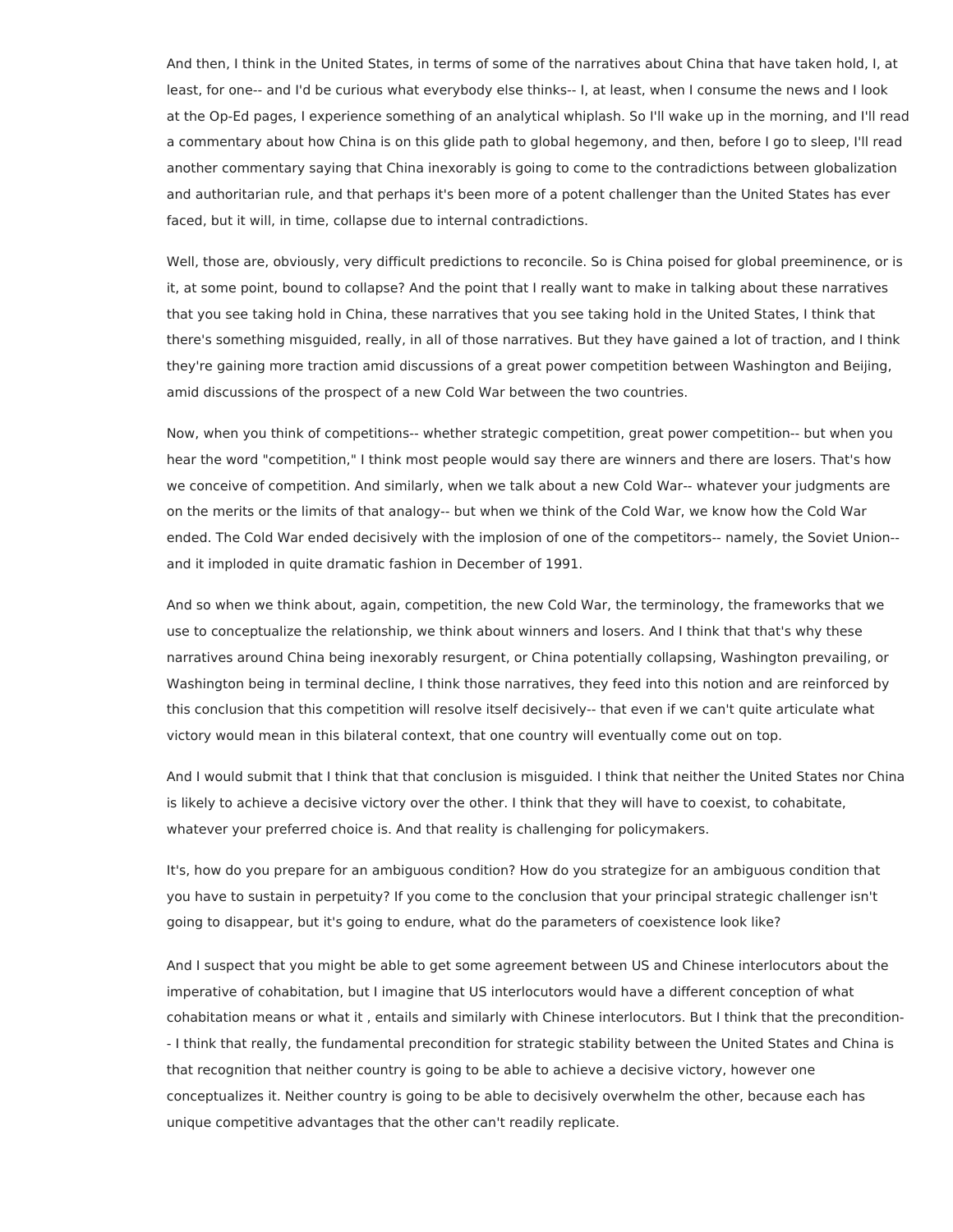So that's the top line judgment that I want to convey. And then, I'll just offer a few thoughts about what I think are some of China's competitive advantages, what I think are some of its competitive liabilities, and why, when you conduct a net assessment of sorts on China's competitive assets and liabilities, why I think that the United States should think of China not as poised for global preeminence, not as poised for a dramatic Soviet-style disintegration, but poised to be an enduring challenger-- but a manageable one.

So in terms of competitive assets, you know, Eric is going to talk in, certainly, a much more granular detail about the military elements of competition. But certainly, if you look at where China was in 1995 and '96 with the Taiwan Strait Crisis, if you look at China's military modernization in the intervening decades, it's been a very sweeping modernization. And whereas 25, 30 years ago, most observers, there wouldn't have been much of a debate in a hypothetical scenario involving a Taiwan contingency with the United States or China militarily prevailed, there wouldn't have been that much debate in 1995 or 1996. And of course, in the Taiwan Strait Crisis in '95, '96, in response to China's coercion vis-a-vis Taiwan , the Clinton administration dispatched two aircraft carrier battle groups to the Taiwan Strait. China backed down, and that really humiliating outcome, it was an impetus for China's military modernization.

So China's military modernization has been sweeping. It's proceeding apace economically. And getting back to what my original agreement for my remarks was supposed to be, I think that China's resurgence is most pronounced in the economic dimension. Here is-- we're marking the 50th anniversary of Richard Nixon's opening to China. I mean, in 1972, when you think about China is in the throes of the Cultural Revolution, highly isolated, highly impoverished, and if you think about China's economic progress in the intervening half-century, one could argue that there really isn't any other precedent. It's really staggering.

China now presides over the world's second-largest economy. Despite the COVID-induced slowdown deceleration in its growth, despite China's crackdown on big technology companies, I think that most forecasts suggest that China's economy will overtake America's in aggregate size, well before the middle of the century. China is increasingly a source of innovation in its own right. So economically and technologically, again, its progression has been very impressive.

And I think that when you put together its military modernization, you put together its economic progress, its technological progress, it really does feed into those narratives that I was talking about earlier-- this notion that perhaps China is on this inexorable path. And the reason that I keep emphasizing narratives is there's the objective strategic balance between the United States and China-- and observers can disagree on what that objective strategic balance is-- but narratives matter. Perceptions matter. How middle powers perceive that strategic balance between the United States and China matters.

So if you are a middle power trying to figure out how you balance your relationships with the United States and China, if you accept the narratives, or if you buy into the narratives that are increasingly being promulgated by China's leadership, even if you have significant apprehensions about Beijing's conduct, you might say to yourself, I see the writing on the wall. I see where the global strategic balance is shifting. And so even if I have apprehensions about China's conduct, I need to start making accommodations.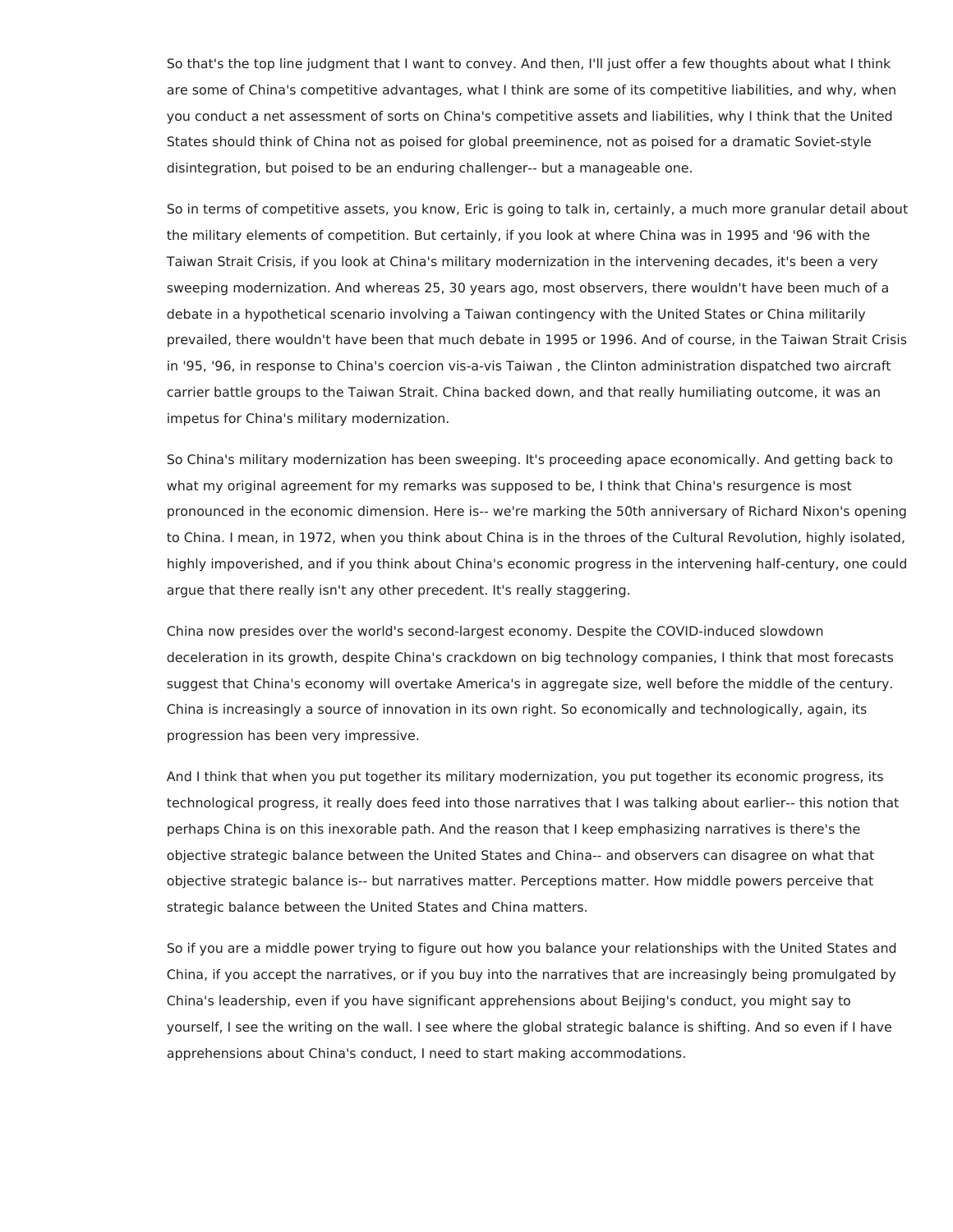So there's the actual strategic balance, however you assess it, and then there's a perception of the strategic balance. So I think that China does have a lot of competitive advantages in its favor-- and I think narrative momentum being the most powerful of them-- but it also has competitive liabilities. And I'll conclude after discussing some of these competitive liabilities.

I think many of them are familiar to all of us. If you look internally, whether it's China's demographic outlook, which is quite bleak, you look at accumulating environmental degradation, you look at an increasingly inefficient model of growth-- so China has many structural difficulties internally. But I think that the real critical Achilles# heel, the real constraint on China's long-term trajectory, is this gap between its economic gravitational pull-- you sometimes hear that term-- but this gap between its economic gravitational pull on the one hand and the narrative momentum that's generated by that gravitational pull, and China's growing estrangement from the advanced industrial democracies that, while not collectively as preponderant, as it were, say, at the turn of the century, to nonetheless still do wield the balance of global military and economic power.

And it's quite dramatic. If you look at China's strategic position prior to the onset of the coronavirus pandemic, it was, I think you could argue, much more favorable than it is today. So prior to the onset of the coronavirus pandemic, the quad was kind of limping along. It wasn't able to make this transition from analytical abstraction in geopolitical construct. The economic relationship between China and the European Union was flourishing, and negotiations over the Comprehensive Agreement on Investment were proceeding apace.

And I think that China really felt-- and particularly with the convulsions that the United States was experiencing as a result of the pandemic-- there was really, really a sense that, again, these narratives that were percolating. And I think that what we're starting to see now, if you look at the picture today, the quad has a new lease on life and is proceeding with clear momentum. You look at the signing of AUKUS, the Comprehensive Agreement on Investment, it's now-- its ratification prospects are uncertain. Brussels is undergoing a fundamental recalibration of its position vis a vis Beijing. And, of course, the US-China relationship itself is deteriorating.

And so if China isn't able to establish-- I guess I should say "restore"-- a baseline of trust with those advanced industrial democracies, it's difficult to believe that, just on the basis of economic heft alone, that China will be able to overcome that gulf in trust. And so China, it has many competitive assets-- some of which I outlined-- but I think it has a critical Achilles' heel. Some of them are internal, but I think the major one is this gap between its economic goal and the diplomatic distrust that it's engendering.

And so for that reason, I think that it's imperative for the United States to think about China not as poised for global preeminence-- I think that could sow consternation-- not to think that China is poised for collapse-- that could induce complacence-- but to think of China as an enduring competitor-- a manageable one, but an enduring one. And China, similarly, I think it behooves the leadership in China to think of the United States as an enduring competitor.

And so then, the real question, I think, for all of us is, as we reflect on the 50-year anniversary of President Nixon's visit to China and think about the next 50 years, what do the parameters of competitive coexistence look like for those two countries? Thanks.

**M. TAYLOR FRAVEL:** Great, Ali, thank you so much. Now turning the floor over to Eric Higginbotham to discuss the military dimension. Eric, over to you.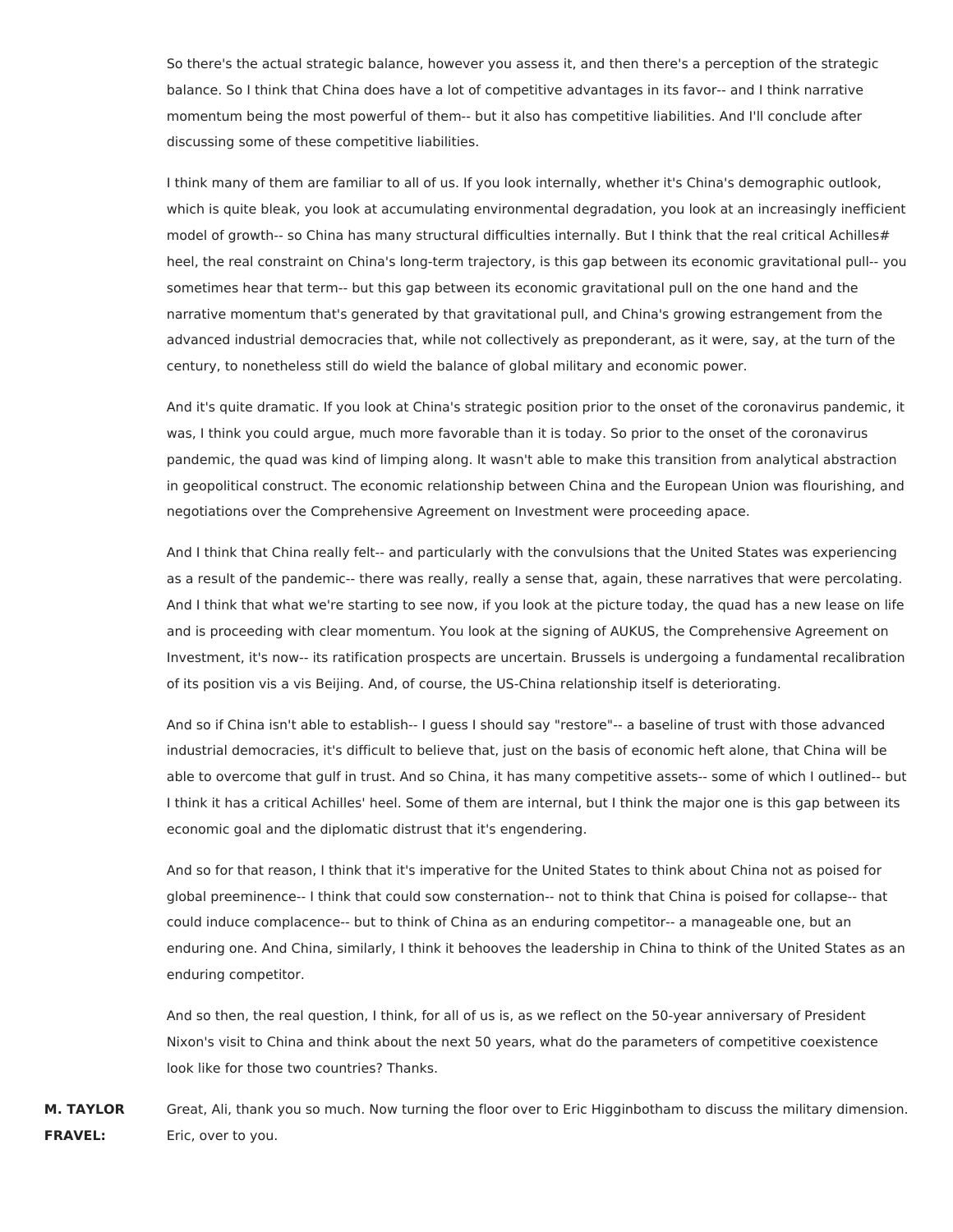**ERIC HIGGINBOTHAM:**military side, over the last several months, there has been something approaching a war panic over Taiwan and Thanks, Taylor, and thanks, Ali, for your language of narratives here. If we're talking about narratives on the pressures to change US-China policy, specifically on the Taiwan issue, to make more unambiguous security assurances or guarantees for Taiwan. Now, much of this is driven by dire warnings about shifts in the military balance of power. My own view is that much of this rhetoric is overblown. So I'll discuss today China's military modernization, the military balance, and what I think are the implications for the United States and US-China

policy.

I should say I prepared these comments before last night, so I think we'll have a lot to talk about in terms of the implications of Russia's invasion today. All right, to understand priorities in Chinese military modernization, it's necessary to think about the uses to which military power might be applied. Second only to maintaining the Communist Party's grip on power, China's core national interests include the defense of sovereignty and national unity.

China has disputes with a number of states over islands and maritime rights in the South China Sea and the East China Sea and over parts of its border with India. The most significant dispute that it has is over the status of Taiwan, which it views as a wayward or renegade province that by rights is an integral part of China. The PLA is not always the most important means of advancing Chinese interests in those areas, but it can be used to demonstrate presence or peacetime control of contested areas during peacetime, to pressure or coerce states to cede ground, either literally or figuratively, and to demonstrate the capability to resolve issues more decisively through the use of lethal force if necessary.

Two additional points here. First, whereas the primary tasks of the Chinese military, the PLA, during the Cold War was the defense of continental areas, which required large land forces, many of the tasks today are primarily air and maritime in nature. And second, the major contingencies are around China's periphery. So all those areas I mentioned are around China's periphery. So the power projection requirements for China are more limited than they might be-- certainly more limited than those for the US military. China needs some type and extent of power projection capability, but the requirement is bounded.

A couple of important caveats are worth mentioning. Hu Jintao announced new historic missions for the PLA in 2004, sparking debate on other types of tasks, including the protection of Chinese interests and nationals overseas and the possible protection of China's sea lines of communication. And second, the increased range of conventional weapons today-- particularly missiles-- is forcing the PLA to consider a more distant or a deeper buffer zone. So even if China just had eyes for Taiwan, it would have to influence events farther east, lest an adversary launch counterattacks or counterstrikes from there. So overall, the Chinese military is generally focused on its immediate periphery, but that focus is being somewhat attenuated by more complex tasking and the evolution of technology.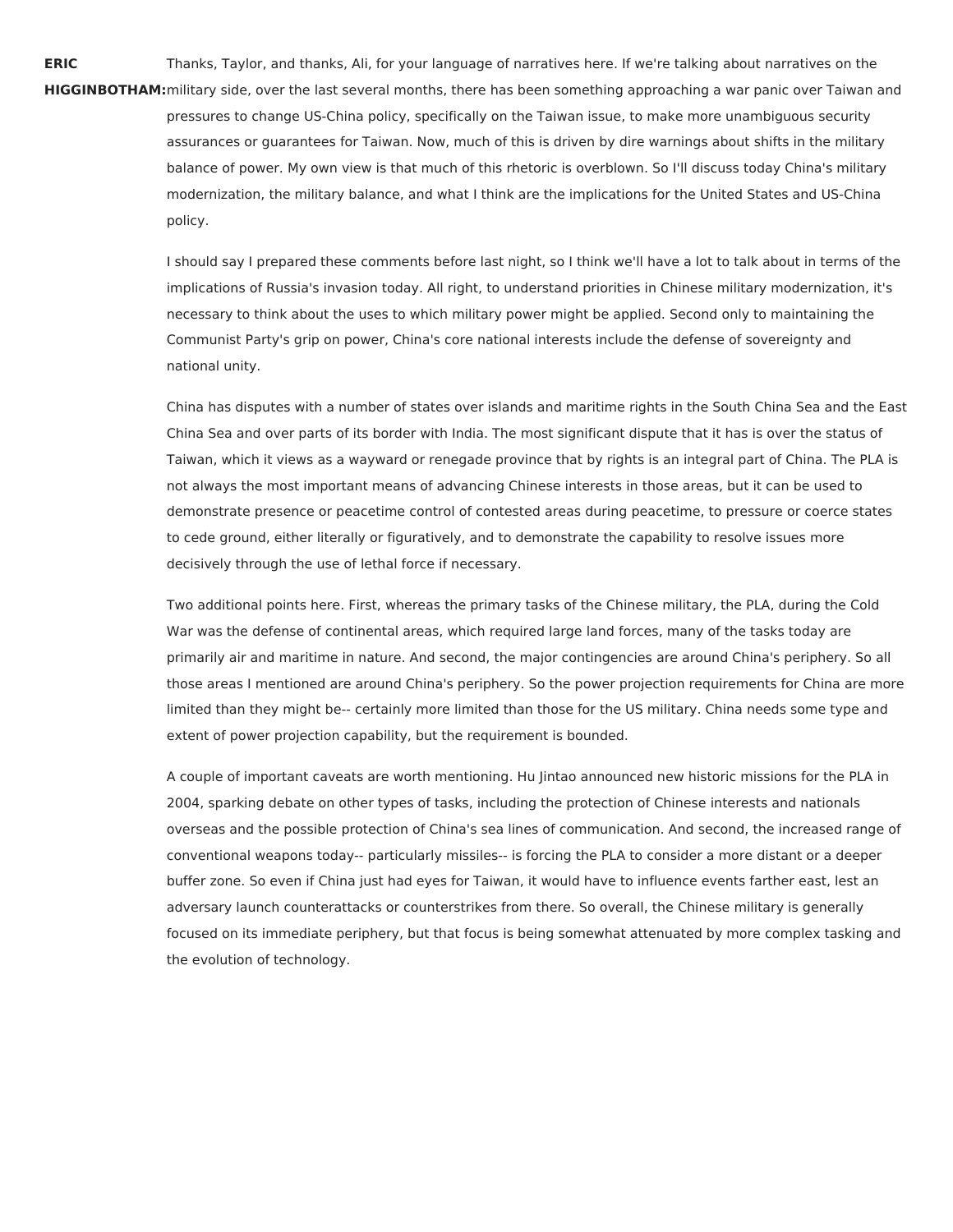All right, on to Chinese military modernization. After two decades of declining budgets, the PLA's fortunes changed pretty dramatically after 1996. That was really an inflection point. From 1996 to about the mid-2010s, annual budget growth surpassed 10% a year in real inflation-adjusted terms. Since then, it's slowed somewhat, but it's nevertheless been a little over 7% for each of the last several years. So Chinese defense spending in 2020 was about 600%-plus of what it was in 2000-- again, in inflation-adjusted terms. And by way of comparison, the US Defense budget increased by about 70% over that period. So as Ali mentioned, there's been a dramatic relative change in spending, at least, though US spending remains in absolute terms several times that of China.

All right, to review in sequence what China has done with that new money, it initially focused on what might be called "denial capabilities." Those are capabilities designed to frustrate the ability of US or other forces to operate in the theater. Those included land-based missiles, air defenses, and submarines, and it had a pretty good start on developing all those capabilities by about 2000.

China's conventionally-armed missiles are particularly notable. They can do immense damage to fixed installations like air bases and the aircraft located on them, or naval bases. And they also include anti-ship ballistic missiles. Now, those were the first in the world, and they can strike ships at sea-- at least in theory- though the targeting problem would be difficult.

During the 2000s, China also began serious production of warplanes and smaller naval ships-- mostly frigates and corvettes and then, by about the 2010s-- the mid-2010s-- had moved on to the production of larger naval ships-- destroyers, cruisers, and aircraft carriers. That Naval buildup is continuing at what might be called a furious pace today, with China building new surface combatants faster than the United States. Most recently, it's moved to address remaining capabilities gaps.

So it's addressing anti-submarine warfare weaknesses, command and control and sustainment, things like aerial refueling and underway replenishment of ships. And, of course, China has also built robust electronic warfare, cyber, space, and counter-space capabilities. So it really has the full gamut today.

Now, when you're talking about China's military modernization, you know, you can talk about the glass half full- in other words, the advances that have been made-- or the glass half empty, as each of those achievements or advances that I just mentioned comes with caveats. So Chinese production of fifth-generation or stealthy aircraft has been slowed by continuing problems in engine production. Its fourth-generation fighters have lagged in the installation of high-end electronics. For those hobbyists out there, [INAUDIBLE] radar and ground attack capabilities. And while China's navy has made enormous strides in producing powerful surface combatants, its submarines remain relatively noisy.

Beyond that, its actual inventory is thinner in some areas than others. It's produced only a handful of nuclearpowered attack submarines and to date, at least, two medium-sized aircraft carriers-- although another is building. And at least currently, it lacks the amphibious lift for a full invasion of Taiwan.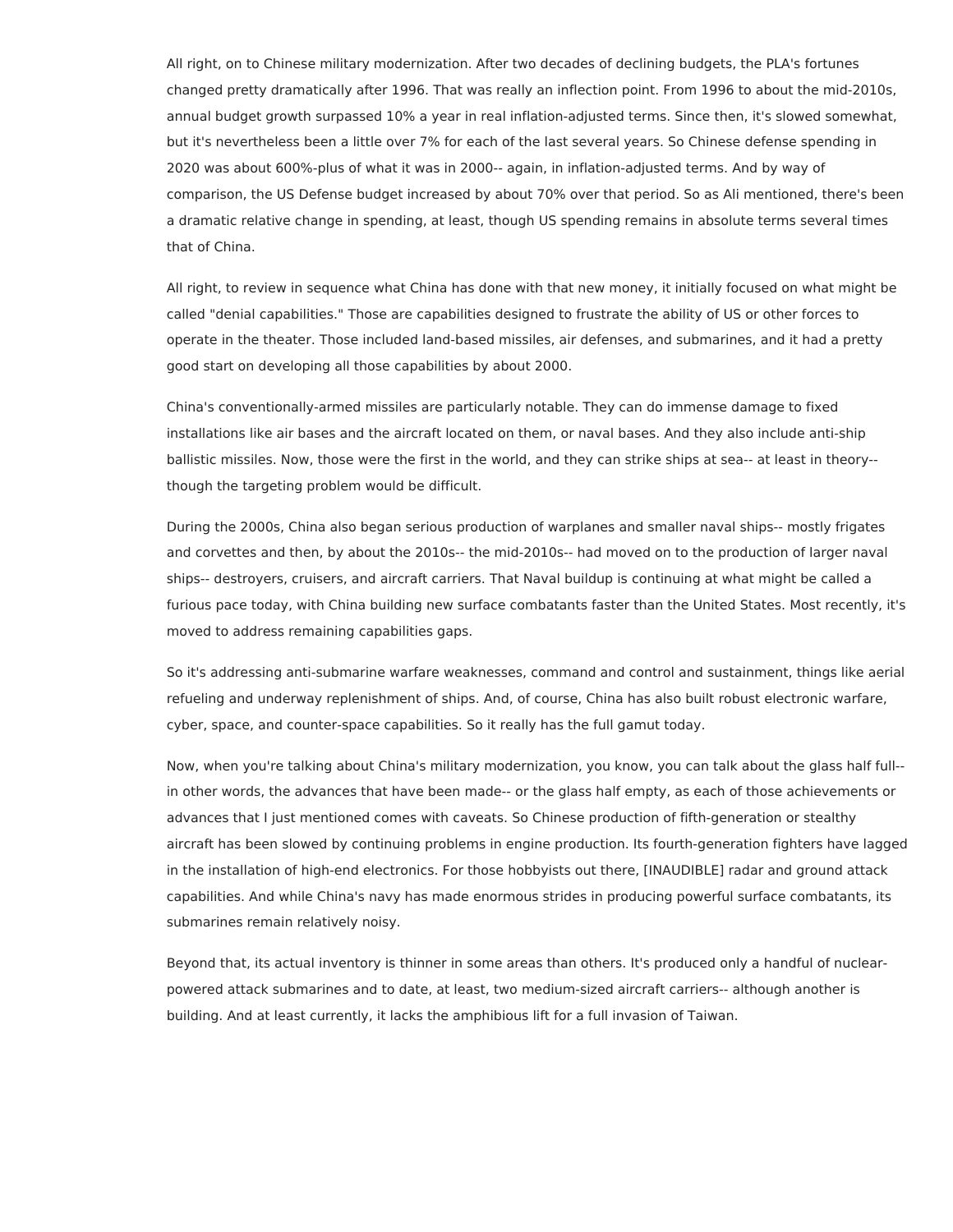All right, command arrangements and training, too, are areas where one can either look at progress or at current standards, which remains somewhat problematic. Overall, the improvements in these aspects of military software have not matched the improvements in military hardware. Some would argue it's harder to change organizational culture and practice than it is to buy new toys, and I think I would agree with that assessment. So some achievements that are noted in the Chinese media are surprising, really, because they're fairly pedestrian, at least by US standards, than because they're truly remarkable.

So you have, for example, China's media noting. the first eight-hour fighter sortie, which is something that US pilots have done regularly in actual combat for many years. Is it exhausting? Absolutely, but it's done as a matter of course within the US military.

All right, so where does this leave the US in the region? I'd make four points. First, Chinese military capabilities greatly outstrip those of other regional states. Actually, if you can flip back one slide to the comparison with Japan there, China's military budget is about five times that of Japan's, and I would use Japan here as the point of comparison since it has the region's second-largest budget.

You can see from the slide that Japan's military inventories are smaller than China's, and despite Japan's impressive technological base, its equipment is not uniformly superior to China's in quality. Much of Japan's military equipment is of an earlier generation, and it's not adequately modernized the older systems in its inventory. So while the best Japanese military systems are superior to China's, the bulk of the force structure, I would say, is inferior.

The comparison to the US is quite different. If I can get the slide here, as I mentioned earlier, the US military budget remains several times that of China, and its force structure has been established over decades, as well as its expertise. In many of the most important areas, including fifth-generation aircraft, nuclear submarines, and large warships, the US maintains a significant qualitative advantage-- I'm sorry, quantitative advantage. And for the most part, quality is also superior-- in some cases, very markedly so.

So everything I say today will have caveats. You can't really discuss capabilities without considering the circumstances of their use. War is not a sporting event where the venues-- or at least the playing field-- is neutral. So a second set of points has to do with geography.

The respective distance of China and the United States to Taiwan or other potential flashpoints in Asia obviously favors China. If you can flip the slide, please. About 10% of US naval and air forces are based in the Western Pacific. This excludes Hawaii, but just the Western Pacific-- Japan and Guam. The rest can flow into the theater, but San Diego is about 11,000 kilometers from Taiwan, and moving forces in large numbers would require weeks.

A second set of geographical considerations has to do with the interactions of local geography and technology. And that really operates in a very different way here. The geography of Asia, I think it's important to stipulate, does not favor wholesale invasion by one state against another. Given the same defense budgets, it should be easier to defend against invasion than to undertake one.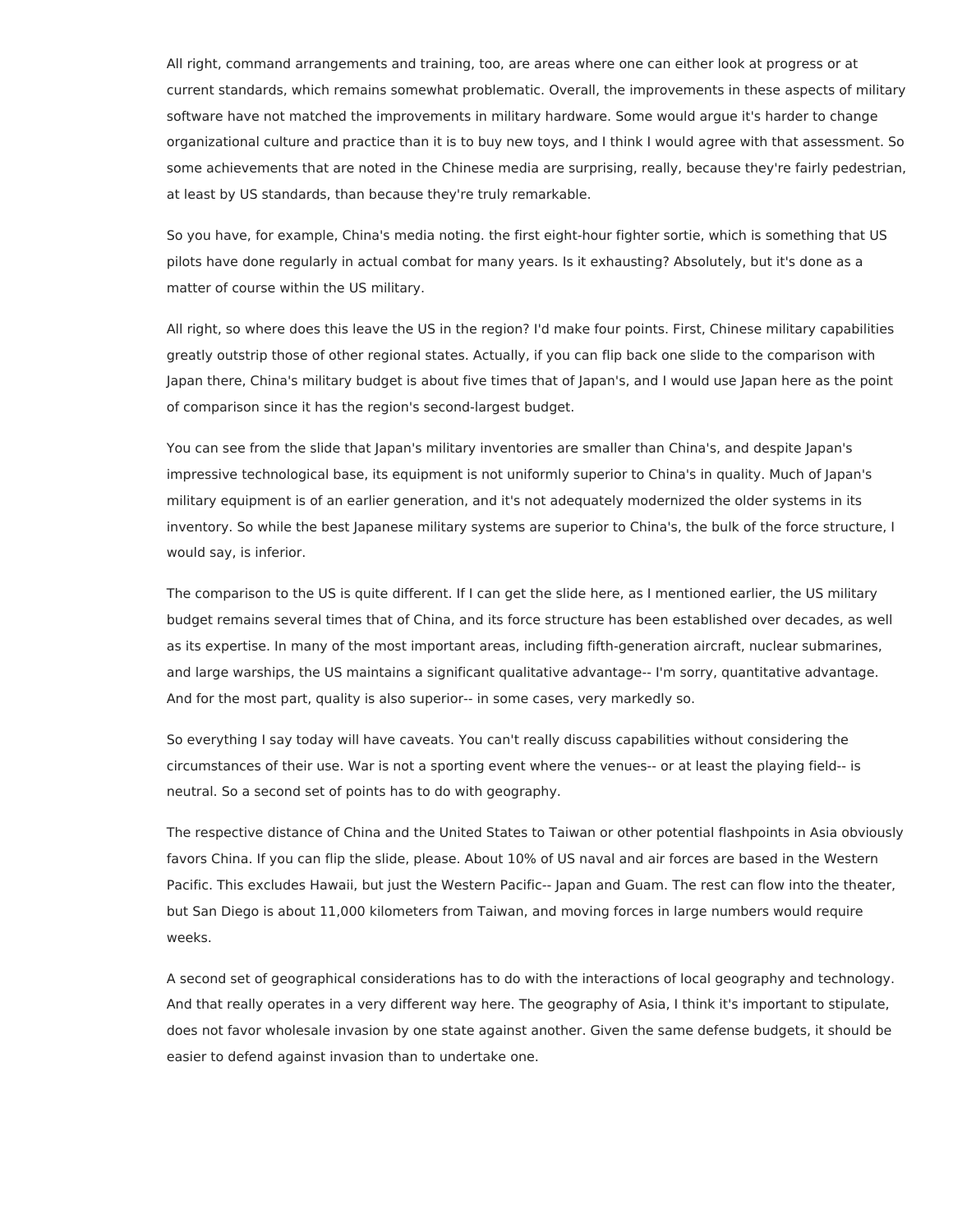The terrain, the geography between China and most of its near neighbors, is poor for attack. There are no rolling plains here or gentle hills as there are in the Ukraine. Most of these areas include major water barriers, or jungles, or high mountains. Amphibious invasion is particularly hazardous, so those cases with water barriers are particularly difficult from China's perspective.

If we look back at the Falklands War, Argentina was able to delay a British naval landing by three weeks with just six anti-ship missiles, and it's now possible to buy those missiles by the hundreds. So last year, Taiwan purchased 400 Harpoon anti-ship missiles-- that's a very impressive inventory-- and the United States is buying missiles by the thousands. It'll buy 10,000 of a single type, the JASM, by about 2032. So I think what Ali said is absolutely true. We're not talking about an absolute standard of superiority here.

Again, with caveats. When you look at technology, it doesn't all work in one direction. Land attack missiles equalize the offense-defense balance to an extent. With land attack missiles, you no longer have to cross water to destroy or damage air bases and ports. And also, it's worth noting that a blockade strategy could be effective. Overall, however, the combination of terrain and technology favors the defense.

Really, though, the million-dollar question is how much material disadvantage technology and geographic factors can offset. So even if you accept the notion that the defense provides its advantages, to what extent can it tip the scales? So looking back at historical cases, in 1950 and 1940, Britain was on the defense. It managed to prevail in the Battle of Britain, despite the fact that its aggregate power was somewhat less than Germany's. But Britain in that case was able to produce fighters at about the same rate of Germany.

Japan's economy today is about 1/3 that of China's, and Taiwan's is about 1/20. So obviously, neither of those states is going to be capable of producing forces nearly the size of China. And there's reason, then, to doubt whether defensive advantages alone can offset those types of asymmetries in national power.

Finally, a third broad point is that geographic material and political considerations also make it difficult for Asian states to assist one another. So there's growing security cooperation between these states but no formal alliances-- certainly nothing like NATO. And they're not, in any case, contiguous like the states of NATO, but distributed around the perimeter of China.

OK, so finally, based on all this, I think we can conclude a few things. First, the US remains indispensable to regional security. And second, together with other regional states, the US should be capable of balancing Chinese power for at least the next decade and potentially longer.

Now, I'd use the word "balance" here fairly literally. We're not talking about decisive US military dominance in areas close to China. If there were to be a conflict, without doubt, US losses would be high. Based on my own war gaming experience, I think we could imagine that the US could lose several hundred aircraft if China struck bases in Japan, for example, and potentially a couple of aircraft carriers, 10 or 15 destroyers, thousands of soldiers or sailors and airmen, all in the span of a fairly short, sharp conflict.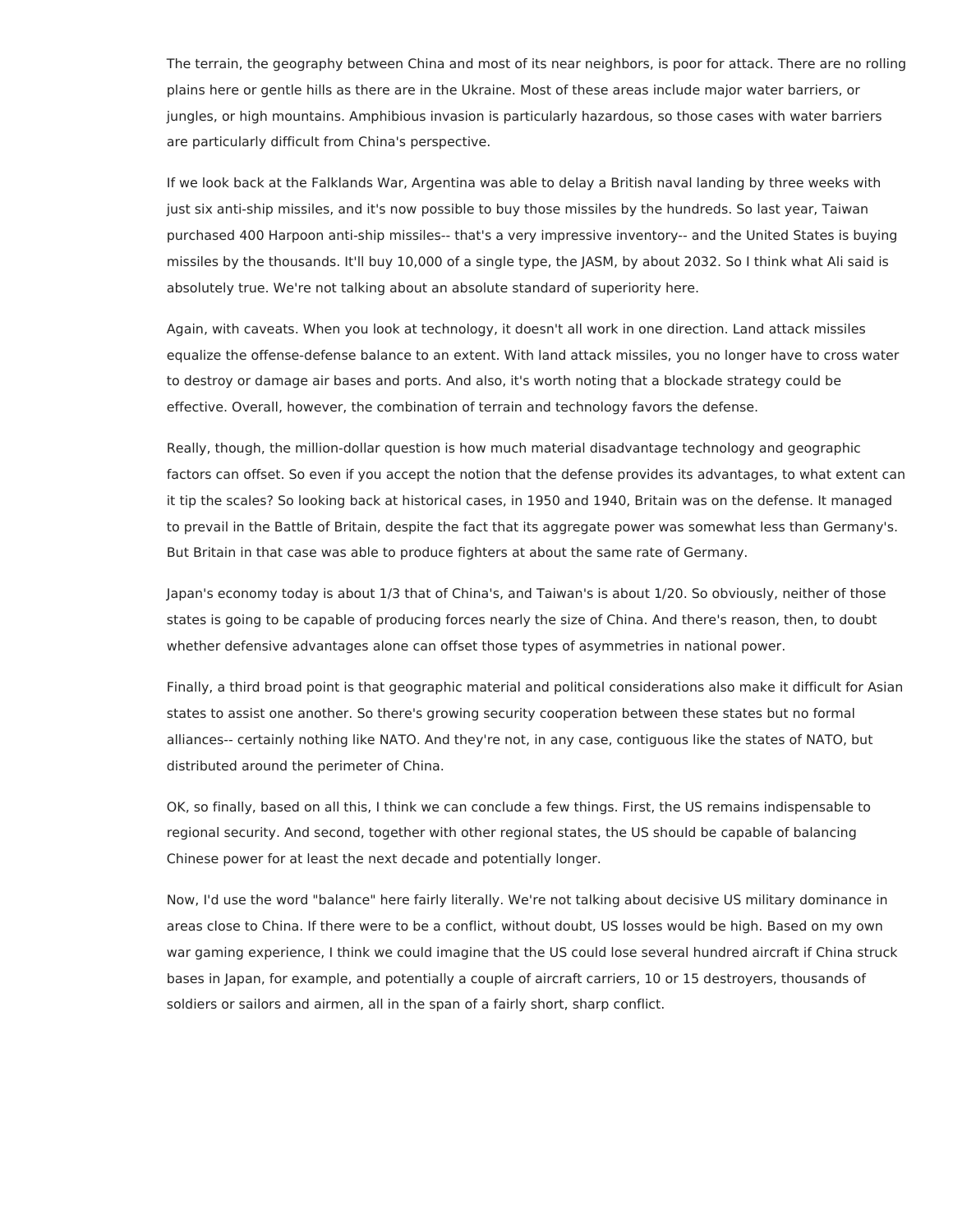So in other words, at least in the air and on the water, this would be a bigger fight than anything seen since World War II-- or, potentially, since this morning. We can talk about that. But overall, I think the risk to China in any sort of ambitious military action like an invasion of Taiwan would be extraordinary. Such an attack would produce-- could produce-- not just catastrophic military failure, with thousands of prisoners on Taiwan, but also bring enormous political risk. Moreover, if China conducts any sort of realistic wargaming-- which I think it does- then the risks should be fairly evident to Beijing.

So if all this is generally true, then I think there are a few implications for US policy. A great power war in Asia is possible, but I think it would most likely involve one of two possible paths. The first would be miscalculation. If China believes that the prospect of US casualties would deter Washington from intervening, Beijing could pursue a course from which it would be difficult to withdraw if the United States did, in fact, participate or intervene.

The other path, I think, is if Beijing is left only with alternatives that look worse than the risk of military action. So this could occur, for example, if Taiwan declared legal independence, or if the United States recognized Taiwan as an independent state. Such events, I don't think, would necessarily lead to war, but they could. So all of-- I think my bottom line here is that the peace is for us to lose. It's not something that otherwise is in immediate jeopardy simply from the shifting balance of power.

So we should behave as a confident major power. We should continue to abide by our agreements with China on Taiwan and on other issues. We should maintain our policy of strategic ambiguity, neither committing in advance to fight for Taiwan, but making it clear that we might in the event of an unprovoked attack. And we should engage China and look for ways to cooperate with it on the large set of issues that are not zero-sum.

Finally, I think we should continue to maintain powerful military capabilities. We may or may not be able to maintain the defense budget where it is today, but I don't think we should cut it too deeply. So I do have some regrets about focusing so much on Taiwan, since I know that's an extremely complicated issue, and the military dimensions are only one aspect. But I'll stop and let others take me to task on that or anything else. Thanks.

**M. TAYLOR FRAVEL:** Great. Thanks so much, Eric, and Ketian and Ali as well. What I wanted to do is briefly throw some questions back at the three of you, and then open it up to the Q&A that we've got in the queue.

> Let me start with Ali. Ali, can you help us understand what the parameters of coexistence would be? So it comes up a lot. It's come up in occasional statements from the White House. It's come up in writings by-- previous writings by currently-serving officials. But what would the United States and China each have to recognize and respect in terms of interests of the other for there to be a durable and stable coexistence between the two?

**ALI WYNE:** Thanks, Taylor, and I'm going to give this-- I hasten to note that I'll give a very impoverished answer, just because this is-- I think you've asked the fundamental question, and I certainly won't pretend to have anything particularly enlightened to say. I guess I'll just revert back to something that I said in my opening remarks.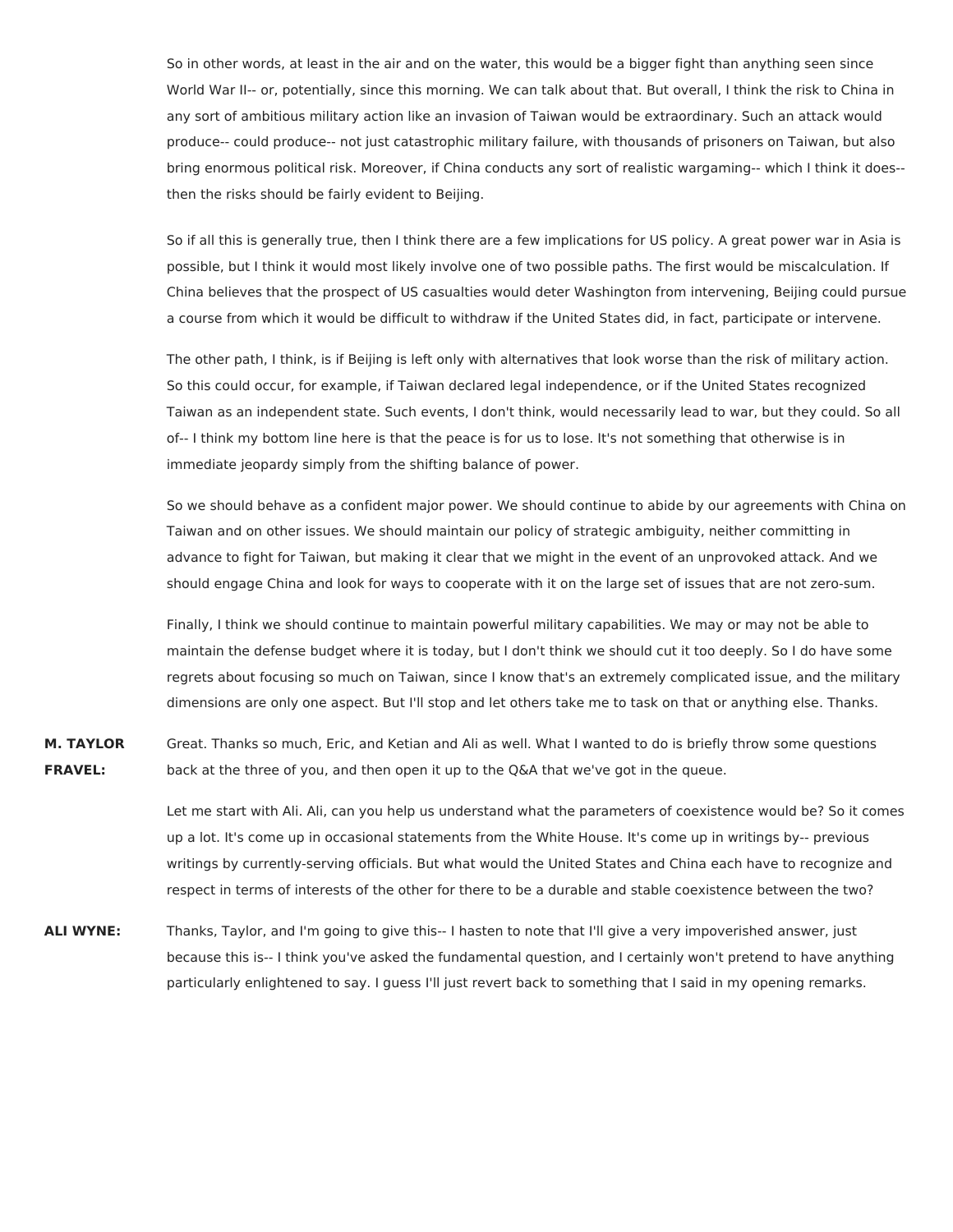It's not clear to me that the United States and China have converged on what I think, I guess, the fundamental- so even assuming that Washington and Beijing could agree on some parameters for what competitive coexistence would look like. So I imagine you could get some US and Chinese interlocutors to agree in the abstract that that's the desired steady state. They would have some disagreements over what would constitute it. But it's not even clear to me that the two countries have converged on what I would argue is the fundamental precondition for going down the path that would lead you to competitive cohabitation or competitive coexistence, and that is accepting that the United States and China, they're unlikely to undergo the kind of power transition that we're accustomed to thinking about, and that they're much more likely to endure, to cohabitate.

And I think that that's why I mentioned in my opening remarks, I think that if we think too much-- if we conceptualize relationship too much in terms of, let's say, great power competition or a new Cold War, I think a lot of the frameworks that we use-- and these are frameworks that I think are-- they've gained a lot of traction in both capitals. As I said in my remarks, these frameworks, they incline you to think about decisive victories rather than ambiguous conditions, or rather than steady states.

And so again, when you think about a competition, you think about victors and losers. When you think about a Cold War, I think that one of the reasons that the Cold War is newly in vogue or newly fashionable, I think, for two Reasons. One, it furnishes America's only example of long-term strategic contestation. And I think that there is-- when you have an n equals 1, you're going to milk that n equals 1 for as much as you can get.

But it also-- I think that it puts policymakers in a somewhat familiar, comforting frame of mind. And since we are-- since I mentioned the Cold War, one article that I found myself revisiting just over, and over, and over again-- I think it's very instructive in thinking about competitive coexistence-- is by George Kennan, no less than the architect, or at least the figurehead, of containment himself.

So if you'll allow me a brief digression, but I think that it's-- I really find it illuminating. So George Kennan, he gave a speech at the Council on Foreign Relations on the occasion of his 90th birthday. So it's 1994, and the Council invited him to reflect on containment.

So this is the heady 1990s. There's a lot of triumphalism. The Soviet Union has collapsed. And I think that a lot of-- I think a lot of the members of Kennan's audience expected that he would deliver-- and I think that he would have been, probably, justified in delivering-- a triumphal address. Here is the doctrine of containment that I helped to articulate, that-- granted, it's been implemented differently across administrations, but it's guided US policy for the better part of half a century. Here I am being asked to reflect on the doctrine that I helped to enunciate.

And instead of delivering the kind of triumphalistic address that I think many of those in attendance expected that he would deliver, he gave a much more measured. kind of sober address. And he said-- he issued a warning to his audience. He said that for the past 60 years-- so this speech is in 1994, so dating to the 1930s-- he said that for the better part of the past 60 years, US foreign policy has been so preoccupied with dealing with frontal, overt, existential challengers and achieving decisive victories that it actually doesn't know how to orient itself in the absence of that overarching existential challenger.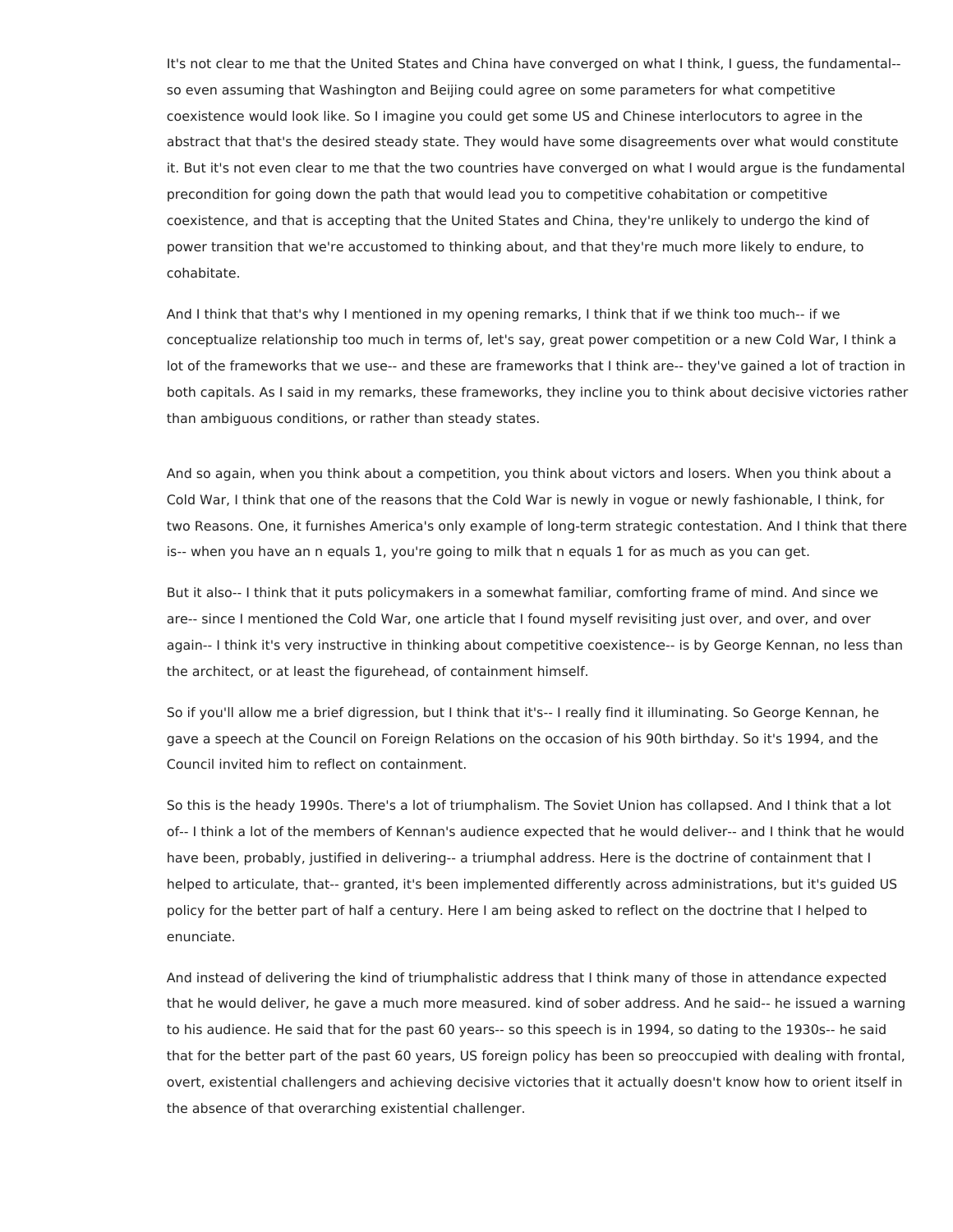And so he warned his audience about the possibility of strategic drift. He warned of the possibility that absent the Soviet Union, which had guided US foreign policy, that US foreign policy might succumb to strategic drift or disorientation. And I bring up that example to say that when we talk about great power competition or a new Cold War, I think part of those indications, I think, it's partly, can we put ourselves in a frame of mind that allows us to think about a decisive victory?

And again, with the Cold War, the Soviet Union collapsed. So we know who won-- the United States. We know who lost. But so it's all a long-winded way of saying-- and I wanted to invoke George Kennan, his speech that he gave in 1994-- to say that before the two countries can even have a conversation about what competitive cohabitation would look like-- and I would have to imagine that both countries would have different interpretations of what its pillars would be and the pathway of getting there-- they have to both agree, get away from notions of decisive victory, decisive loss, and think more about accepting each other as enduring realities.

It's not clear to me that they've converged upon that recognition. But in order for them to have any hope of traversing that path, they have to first accept that basic condition.

**M. TAYLOR FRAVEL:** Great. Thanks, Ali. Ketian, Eric, anything you'd like to add on the parameters of coexistence?

**KETIAN ZHANG:** Great. Yeah, thanks, Taylor. I just wanted to maybe add real quick that I absolutely agree with Ali, in particular in the sense that I feel like the bottom of the issue in terms of US-China competition might not necessarily be just the pure capability aspect, but more so with domestic politics and the narratives that Ali mentioned were centered on in his presentation, and that is both on the part of China and the United States.

> So there are certainly people, I think-- at least from my understanding-- both in China and the United States that actually believe in the need for coexistence because it's a globalized production and supply chain, and they are aware of the fact that one cannot dominate the entire production supply chain. It's just nearly impossible. If you ask the economists, both in China and the United States, they'll probably agree. But the politicians, not so much. And I think, really, it's the narrative or the domestic politics that have been a major hurdle in this regard.

**M. TAYLOR** Great, thanks. Eric?

## **FRAVEL:**

**ERIC HIGGINBOTHAM:** competition and the possibility of war, since I'm handling the military topics here, I will say that even though we Well, I agree with both Ketian and Ali, so I don't have too much to add. I will say, if we think about great power may be back to an era of great power competition-- or more resembling great power competition-- than we've experienced since the end of the Cold War, there is an enormous difference between today and the pre-nuclear era. We can never have a war that decisively settles any of the issues on the table, particularly in Asia.

> So it only sort of kicks the can down the road, but under circumstances that are much more contentious and confrontational. So I think it goes without saying that our priority should be on finding areas of common ground and areas where we are not engaged in zero-sum competition.

**M. TAYLOR FRAVEL:** Great, thanks. So Ketian, I had a question for you. In light of Russia's invasion of Ukraine-- which is not even 24 hours old-- but you did lead with the Sino-Russian relationship as a source of tension in US-China relations. So I wanted to ask you how you see the Russian invasion impacting US-China relations going forward.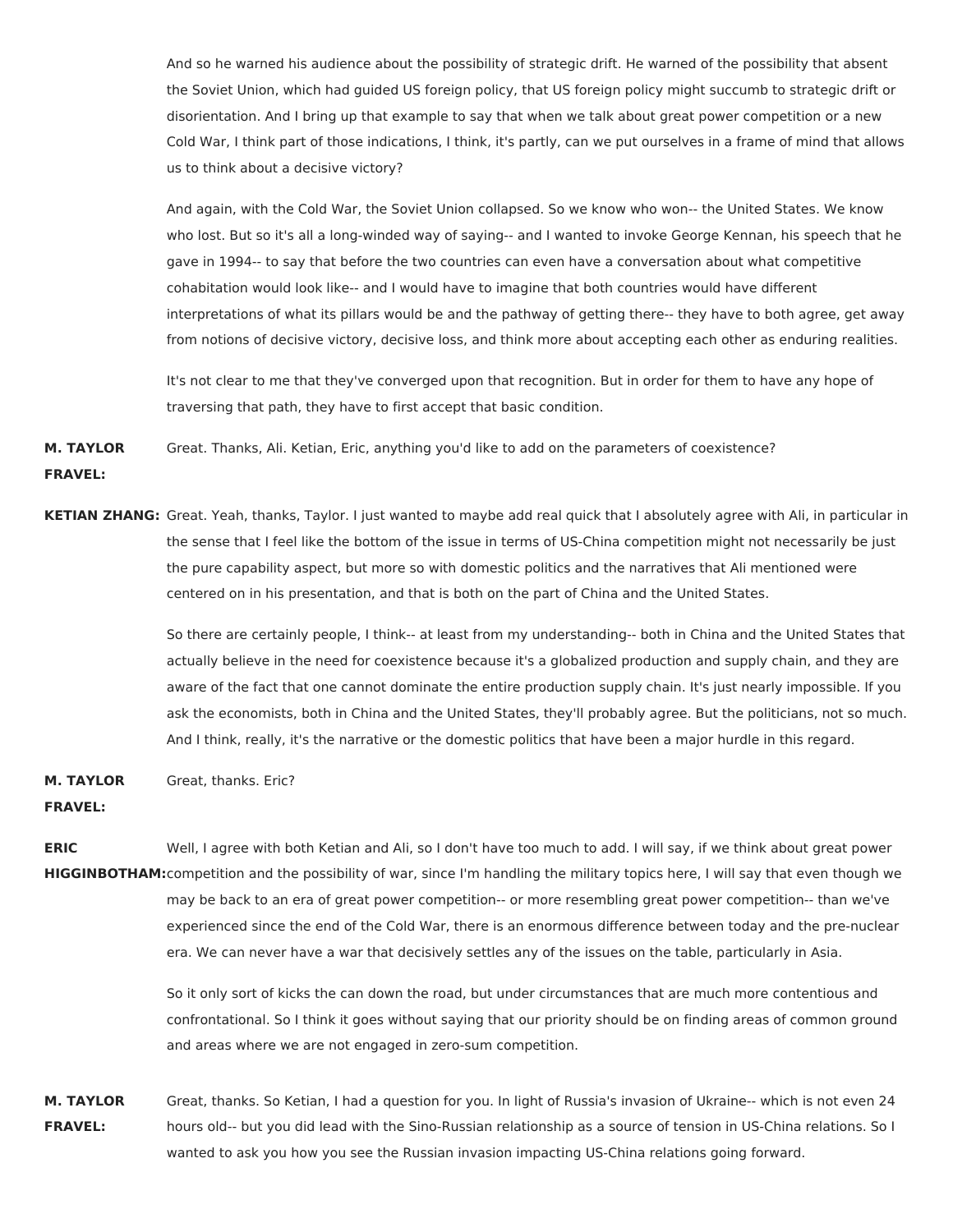**KETIAN ZHANG:** That is a very tough question, and I do not pretend to be a expert on Russian foreign policy or Sino-Russian relations, for that matter. And, of course, I don't mean-- or I don't want to make it seem like Sino-Russian relations, the relationship itself, is creating a source of tension to the United States. But it does seem that the more recent joint statement might point towards something closer than what it was in terms of Sino-Russian relationship, or to what extent they will cooperate in terms of defending or protecting their core interests.

> So my own guess is that it still remains unclear despite the statement, despite the clear language against NATO expansion, or against Taiwan independence, et cetera-- which, obviously, are their respective core interests-- it's still unclear to what extent that there is commitment. And as I mentioned in my earlier talk, the Chinese Foreign Ministry-- at least I've been monitoring what they've been saying the past 20 hours, or four hours, or so, they do not seem to want to take a side. They want to step back and just observe what's going on.

> So the foreign minister made the statement about Ukraine is an independent and sovereign country, and at the same time, the foreign minister's spokesperson said that Russia was backed to a corner, and therefore, it had to invade Ukraine. And on top of that, I think, Hua Chunying, Chinese Foreign Ministry spokesperson, said that China will not provide arms- to either side-- not to Ukraine, nor to Russia.

> So it seems that China was-- if we're trying to project something beyond the joint statement in February, China was not really doing anything-- at least at the moment. But, of course, it could change in the future. Maybe in just the next day, but looking back on China's foreign policy behavior, it does not seem to me that it will take it a step further. It seems always in the search for a Goldilocks choice, or a Goldilocks kind of solution, to these kind of issues, especially since Ukraine-- at least from my understanding-- is not a major concern for China. Europe is just simply not China's core concern.

**M. TAYLOR FRAVEL:** Thanks. And Eric, I wanted to go back to one of your concluding points about miscalculation. Can you elaborate a bit more on what you think the most likely paths of miscalculation might be that could take the US and China into a war?

**ERIC HIGGINBOTHAM:** permutations and combinations. But for example, I think China views US relationships and propensity to involve So I think there are a variety of circumstances-- really, an infinite variety of things that could happen in various itself in the events of allies and non-allies as being fundamentally different. So it may feel, for example, that it can undertake military action against a non-US ally with relatively little risk from the United States. And I'm not 100% confident that the United States would not involve itself in a conflict, even with a non-ally, were there to be some sort of action in the South China Sea, or some kind of blockade action or other military action by China.

> So that is one type of miscalculation. Another might be over Taiwan itself. If there were circumstances in which China viewed US involvement as very unlikely-- I mean, we've already seen dramatic events on the world stage, between the election of Donald Trump as president, Russia's invasion of Ukraine, and the US withdrawal from Afghanistan and how that played out. So given a certain sequence of events and a certain mood in the United States and among the public, China might imagine that the United States would not involve itself when, in fact, the US can turn and then disappoint China.

> So I think there are various paths that we could travel in which we would find ourselves in places that neither side might predict. It's probably a combination of different types of events that could really lead to war and circumstances in which China felt that it didn't have any options. For example, on Taiwan, I think, combined with miscalculation, would be the most likely avenue, in my view.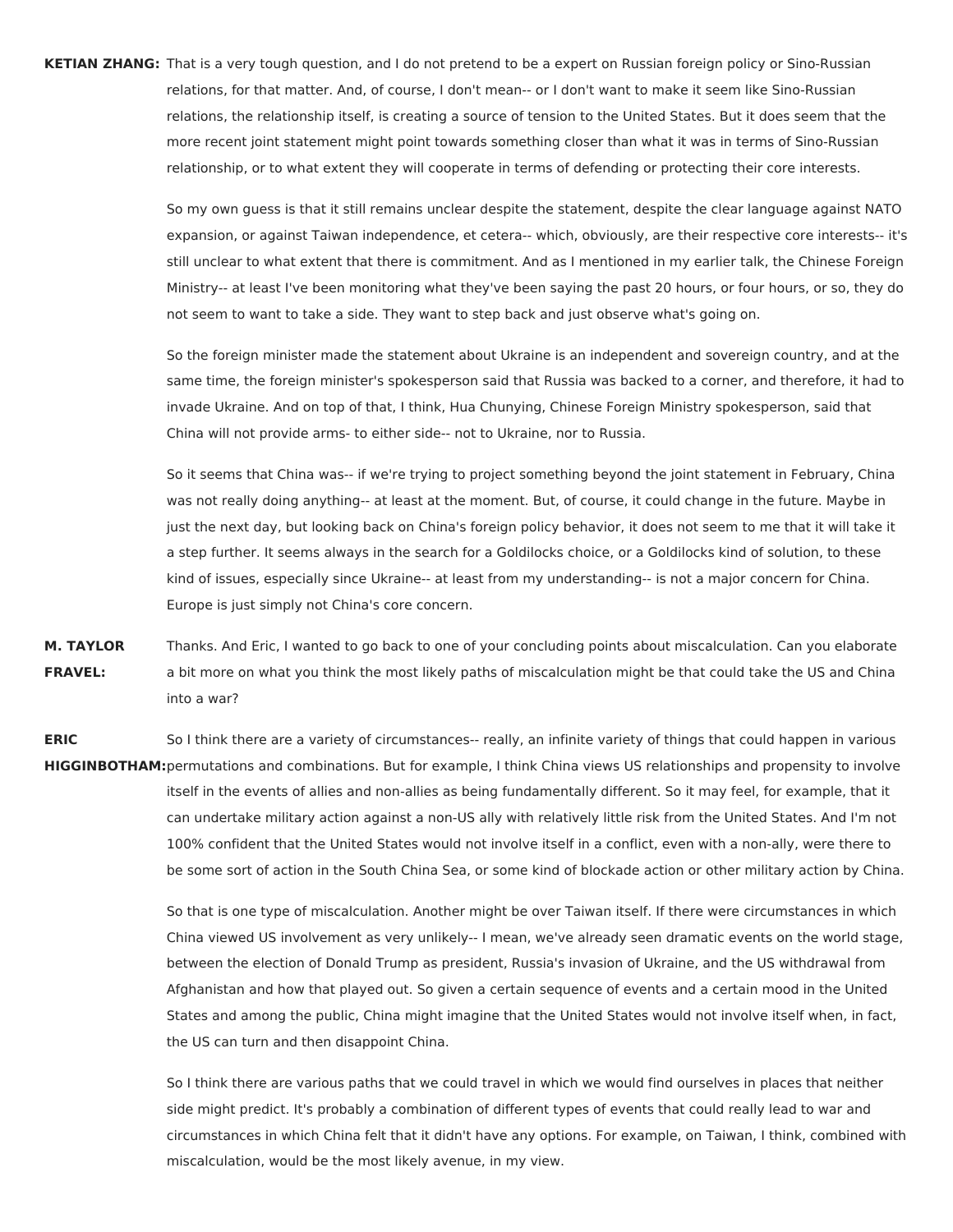**M. TAYLOR FRAVEL:** Great. Thanks, Eric. So now I want to turn to the questions from the audience that were put in the chat. Not unsurprisingly, I think, given where we are today, a number of questions about Ukraine and Taiwan. And so I'm going to try to group a few of them together and then come back to each of you, and you can maybe pick or choose which thread here you want to pull on. But I think it's important to get these on the table.

> And so I think one question concerns, sort of, the likelihood that the Russian invasion of Ukraine will be a pretext or an opportunity for China to take some sort of action against-- military action against Taiwan. And then, there's a more general question about how the response of the United States and US allies to Russian action will shape or be viewed by China in the context of Taiwan. So it doesn't change anything about Chinese perceptions of how the US might respond.

And so let me turn both of those back to you. You can choose to pull on one or the other thread here. And why don't we start with Ketian, and then Ali, and then Eric?

**KETIAN ZHANG:** Sure thing. I think they're definitely valid questions, and I'll try to answer both of them briefly. So to the first question about whether China will use the Russian invasion of Ukraine as a pretext, well, personally, I think probably not, in the sense that China's red line-- at least from what I can gather in regard to their current documents-- there at least needs to be a trigger in terms of a red line, or in terms of if, for example, Taiwan declares judiciary independence or something like that. I just think that without such a trigger, it's hard to imagine Xi Jinping rationally will start an invasion of, say, Taiwan, regardless of what the Ukraine situation is, just because Taiwan is a core interest for China. It's really important, and I think all of the decision-making surrounding Taiwan, they're very careful. I don't think that, when it comes to Taiwan, China is opportunistic. That is just my personal view.

> And with regard to the second question about, again, US response or lack thereof in the context of Ukraine, and how will China reach that in regard to Taiwan, I personally wouldn't read too much into China's perceptions of Ukraine and linking that back to Taiwan, just because it seems that Taiwan is different. Especially when it comes to where is priority, it seems to be the Asia-Pacific region is more important than, say, Europe as it currently stands.

Although I do-- or elsewhere, I did make the arguments that China does watch US actions or lack thereof in regard to Syria or Ukraine and derive their credibility in regard to South China Sea land reclamation. So it's an article forthcoming at the Journal of Strategic Studies. But I don't think that can be applicable to Taiwan.

**M. TAYLOR** OK, thanks. Ali?

**FRAVEL:**

**ALI WYNE:** Thanks, Taylor. Yeah, I think I would reach to similar conclusions, but just a few thoughts. I think the first one is just a historical data point. I mean, there was this comparable discussion in 2014, and there was a concern that Russia's incursion into Ukraine, and then its annexation of Crimea, would precipitate a Chinese move on Taiwan. And we didn't see that.

> Now, I'm not saying that I'm not saying that the failure of that linkage to obtain in the past-- I'm not saying that means that linkage wouldn't obtain now, theoretically. But I do think it's worth noting that data point-- that in 2014, we didn't see that linkage. That would be point one.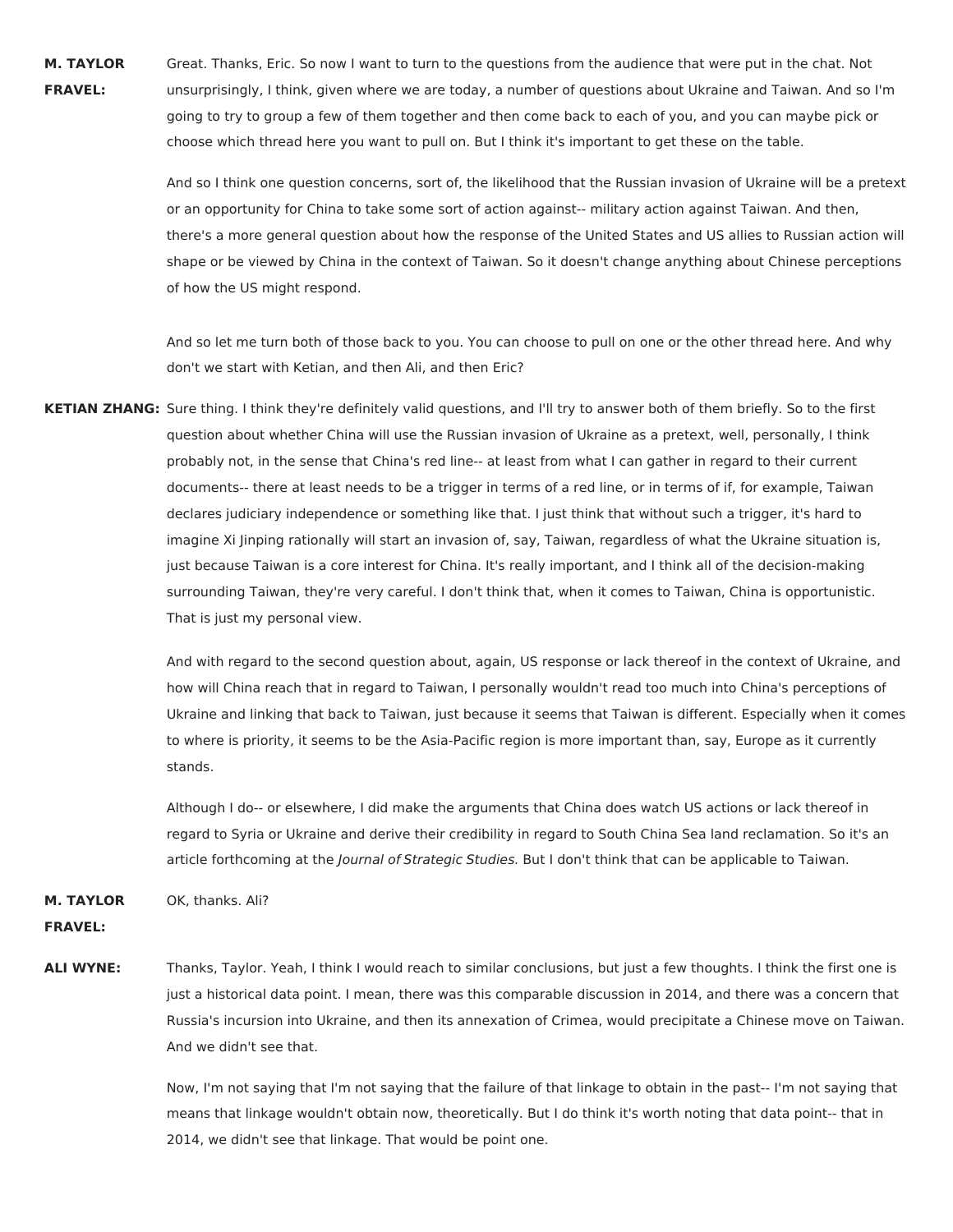Secondly, it's not clear that China's coercive pressure against Taiwan, it's not clear that it was calibrated to the escalation of security tensions over Ukraine. And so if you look at the gradual intensification of multifaceted Chinese pressure against Taiwan, that intensification, it had been growing long before the emergence of this particular crisis. So I think if you just look at the timeline, if you look at the timeline of Chinese pressure against Taiwan, that's a much longer timeline, and I think that pressure has been accumulating at a much steadier clip.

Whereas the escalation in Ukraine, the timeline is much shorter, and I think the intensification has been very, very sharp in a very compressed period of time. So there's a mismatch between the timelines, suggesting that China's thinking about Taiwan is not really dovetailing with or aligning with what Russia is doing vis a vis Ukraine. And I guess the third point that the third point that I would make on this linkage is that I think that China, it doesn't betray, I guess, a particular urgency in its thinking about-- there has been some thought about China.

Has China's leadership maybe rendered the judgment that it needs to make a move on Taiwan by, say, 2027 or by 2035? It's not clear to me that, if you look at China's actions and statements, that they betray a great urgency. I think especially in 2022, I think that China right now is quite preoccupied with domestic politics. It just got through a very, very contentious Winter Olympics, and so I think there was a lot of focus among the Chinese leadership on getting through the Beijing Olympics, dealing with diplomatic boycotts, dealing with the possibility of an outbreak of COVID-19 within the Olympic bubble.

So now, the Winter Olympics has gone, but now you have the 20th Party Congress coming up. And that's, obviously, a major event in China's domestic politics. So my sense right now is that China's leadership, it's gotten through the Winter Olympics. It's looking ahead to the 20th Party Congress. It's thinking about how it can continue implementing the zero COVID strategy in light of this new highly-transmissible Omicron variant.

So I think that China right now is quite focused on a range of internal challenges it doesn't seem to me that China feels that now is the time to make a move on Taiwan, given those domestic concerns. And one last point I would make on the notion of credibility or resolve. We've seen some discussion saying that because the United States, its allies, and partners "allowed"-- allowed Russia to make a move in Ukraine, that China is going to feel that the United States and its allies and partners, they would allow China to do something similar.

But one, I think that most observers would agree that the United States places greater strategic priority on Taiwan than it does on Ukraine. And number two, I think that there's actually-- I would imagine that this thought has probably entered the minds of high-ranking Chinese officials-- that if Washington feels that perceptions of its credibility have diminished in response to its response to what's going on in Ukraine, if China were to make a move on Taiwan, perhaps the United States would feel that much more of an urgency to respond than it would otherwise.

And so there's this thinking that perhaps the United States might use a Chinese move on Taiwan to reestablish credibility in response to a perceived lack of credibility or a diminution in its credibility in responding to Ukraine. And so I think that that's a consideration that would also inform a certain restraint on the part of China's leadership. So it's all of the way of saying that I think that, while I certainly understand why there's a narrative that connects what's going on in Ukraine with what could potentially go on in Taiwan, I think that Ukraine and Taiwan strategically are different. I think that the way that China thinks about Taiwan is not-- the timeline is not calibrated to what Russia is doing.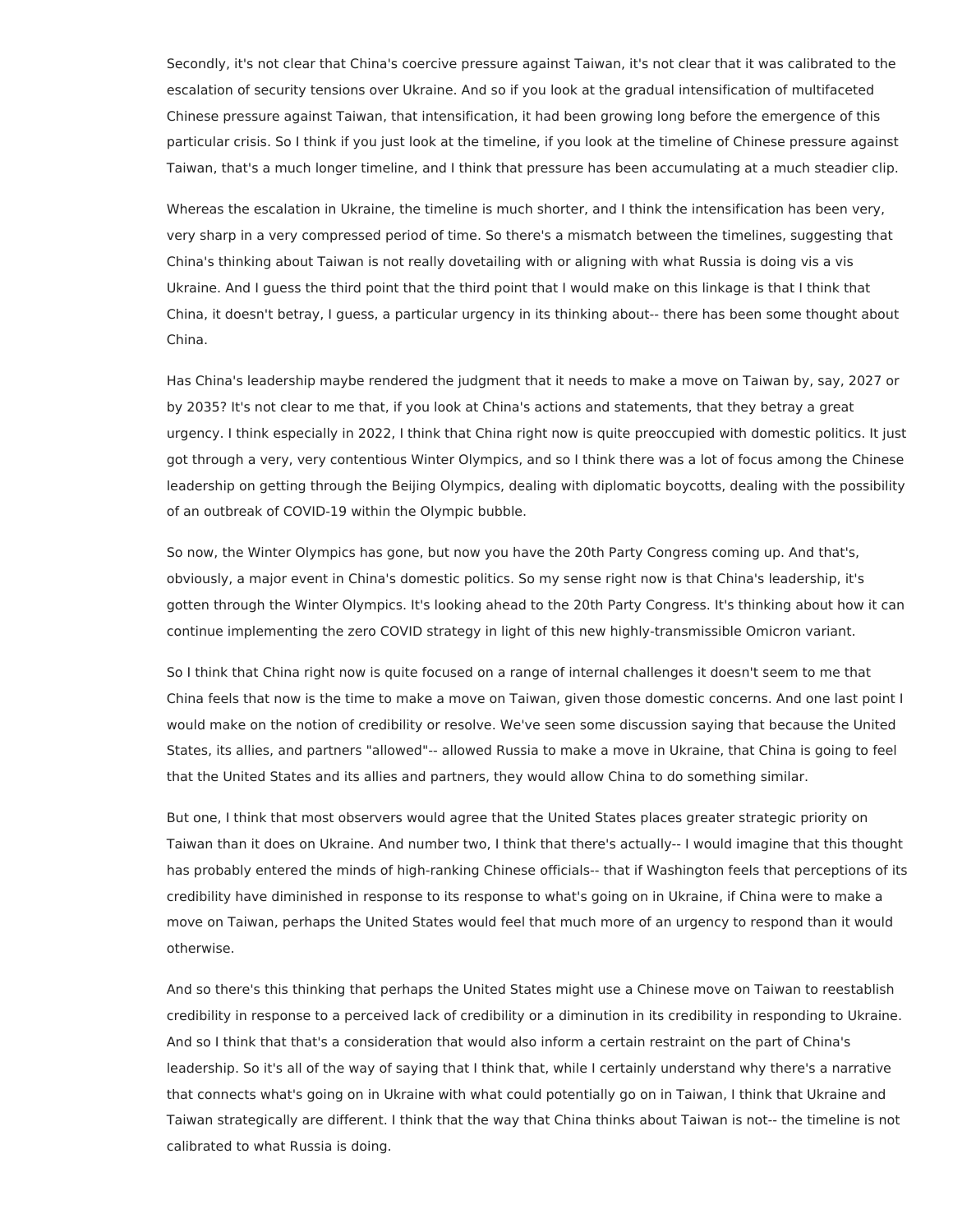And so I think yes, they are both very pressing security challenges. But I think that it's important to differentiate between them as much as possible.

**M. TAYLOR** Thanks, Ali. Eric?

## **FRAVEL:**

**ERIC HIGGINBOTHAM:** would use this as a pretext. Not only are the circumstances different, and I think they appreciate that, there's a Yeah, I would just add quickly, I completely agree with that assessment. I think it's highly unlikely that China much longer US-- despite the lack of official diplomatic relations, there's a much longer history there. And despite strategic ambiguity, that sort of label, there's a clearer US position on Taiwan than there is on Ukraine.

> Now, on the second issue, I think there is an interesting possibility here. What lessons would China take? And I really think that the more interesting question is, what lessons is the US going to take away from this, and will it take the right lessons away?

> I'm not sure it'll take the right lessons away, but as I mentioned, there's a fairly strong impetus now to do away with strategic ambiguity. I don't think that would be wise, but I think this will greatly strengthen the hand of those folks who want to do that, and there's already quite a bit of enthusiasm for that on Capitol Hill.

> And that would be-- and I'm sure China is quite concerned by that as well, which may make them quite torn in terms of how they actually think about this problem, despite the fact that they're quite likely to, in effect, provide cover or support for the Russian position officially.

**M. TAYLOR FRAVEL:** Thanks. That's a very important point. So they're kind of come back to you with two I think related questions from the chat. So the first is asking about the status of China's cyber war capabilities, in terms of its conventional, its overall conventional capabilities.

> And then, second related question has to do with the effects of-- or China's economy, and the potential for hybrid warfare kinds of approaches, and whether or not China would be strong enough, perhaps, economically to be able to engage in these kinds of techniques or practices in the future. So they're somewhat related, but a little bit different. But I thought I'd throw them both at you.

**ERIC HIGGINBOTHAM:**attention, mostly because of its cyber spying. But there's a huge difference between cyber spying and Sure. So on the cyber side, the real answer is we don't know. So China's cyber gets an enormous amount of operational cyber military capabilities which are used, for example, to disable air defenses and have other sorts of effect. There's no doubt that China is quite capable, and there's no doubt that the United States, as all countries, has vulnerabilities. So for example, its ability to reinforce-- to flow forces is based on unclassified networks. Those would be highly vulnerable to Chinese attack, and we might have to go back to pulling out a sheet of paper and a pen to move stuff from point A to point B.

> China is equally vulnerable. Its supply lines are not quite as long, so the impact may not be as great, but I wouldn't want to be operating China's railway during a major conflict with the United States given the capability that the NSA has. So I think both sides have capabilities and vulnerabilities.

> As far as hybrid is concerned, I mean, that, of course, is a huge topic. I'll speak to one aspect of it. So first of all, when you're going out of your country, it's a little bit harder to effectively mobilize your people's forces, right? People's militia at sea, for example.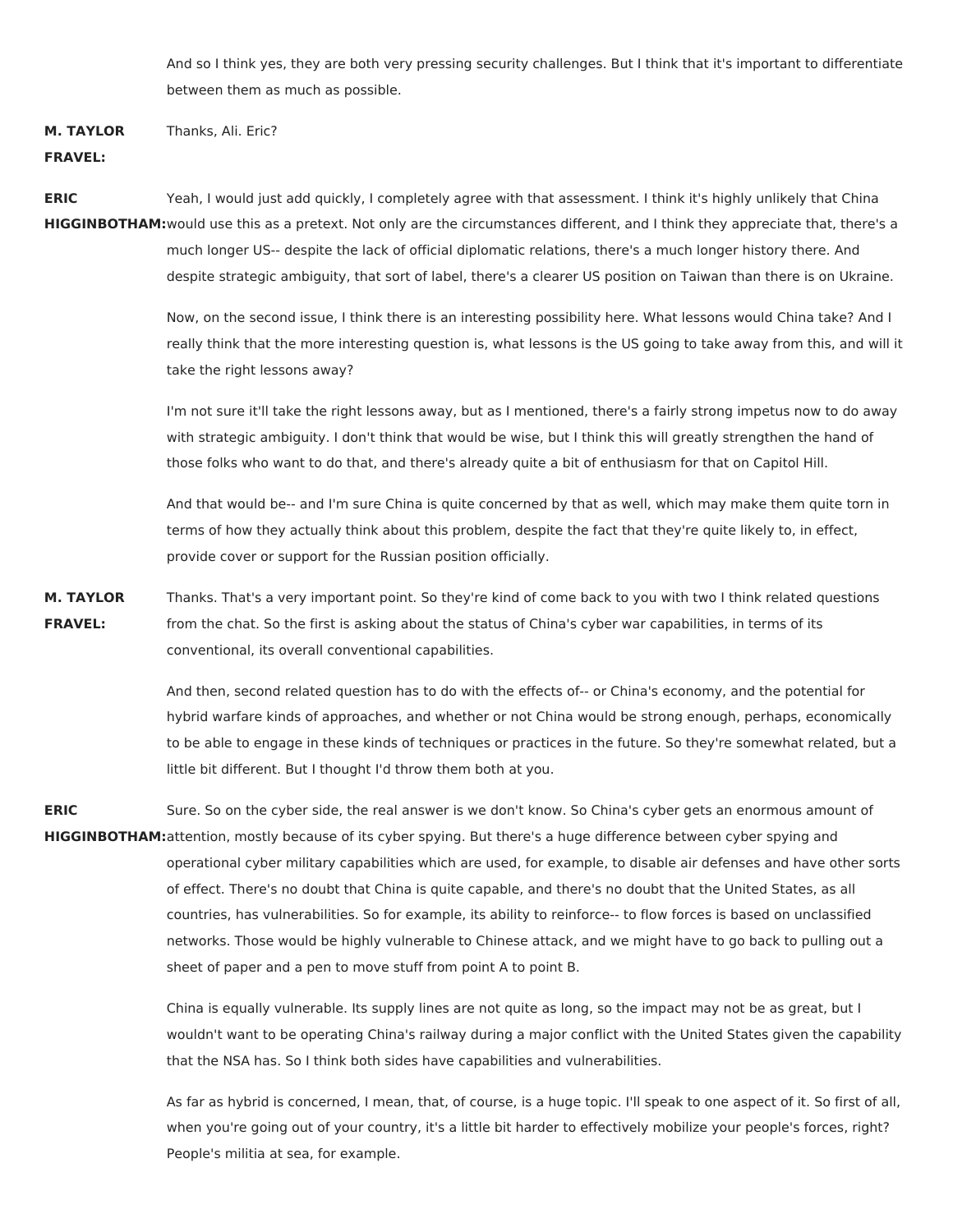One of the capabilities that's often mentioned is the ability to mobilize the civilian fleet for amphibious purposes- - to lift Chinese soldiers, for example, to Taiwan. So you know, I've looked at that question in some detail. China does have so-called RoRo ships-- roll on, roll off. Those, however, are mostly useful if you capture a port, and they can pull into the port and offload, right? So then, you can roll directly onto a pier.

But first, you have to capture the port. That's not easy. And, of course, the Taiwanese can sabotage, mine. The US can destroy the port facilities even after it's captured. So again, it's not a magic bullet.

As far as landing amphibiously-- actually crossing a beach-- that requires a lot of equipment. So even if you use the civilian ships, you still have to offload or transload onto landing craft that then move to the beach. The British during the Falklands War found that offloading from their civilian fleet-- so they had a roughly equal number of civilian ships and military ships-- that that occurred at 1/4 or 1/5 the speed of offloading purpose-built military ships. So it's not a terribly efficient way to go about this business, and I think there's a reason that China is building military amphibious lift today, and there's a reason that it hasn't really conducted large-scale exercises with these civilian ships. It's doing experiments, but it hasn't built the craft to transload.

**M. TAYLOR FRAVEL:** Great. Thanks, Eric. Ali, there's a question here for you in the chat noting that you observed a change in China's strategy and narrative since COVID-19 burst onto the scene. So the question is, can you elaborate on that change and what your potential explanations for the change are? Thanks.

**ALI WYNE:** Thanks, Taylor, for the question. I think that there was a sense early on that-- and then, I should say that the narratives about-- the COVID-19 narratives both in the United States, in China, globally, I mean, they've undergone so many shifts at this point that it's-- even though I talked in my remarks about narratives, I should acknowledge that the narratives themselves have changed a lot. But I think initially, if you rewind the clock roughly to two years ago, so two years ago, there was, I think, a pretty clear narrative that had emerged. I think it had gained traction in the United States. It had gained traction in China, and I think it had a lot of resonance globally.

> And the narrative was that-- so this is circa March 2020, April of 2020. And the narrative at the time was, China has successfully contained the first wave of the coronavirus pandemic within its own borders. The United States, meanwhile, is being ravaged by this pandemic. China is training its sights outwards. It's dispatching teams of doctors. It's shipping kits full of personal protective equipment, again, while the United States is kind of flailing and ham-handed in its domestic response.

> And so I think that that discrepancy in perception of how China was doing in containing the pandemic, how the United States was doing, I think it really did feed this sense of-- this kind of ascendant sense of triumphalism. So I mentioned how, I think, the Chinese leadership has strung together certain data points.

> So the 2008 financial crisis, I think, was an important inflection point. I think the 2016 presidential election, which basically sowed doubt among US allies and partners about the stability of US foreign policy, the US investment in the international system, the bitterness, as I mentioned, of America's domestic politics, and then, again, America's response to the COVID-19 pandemic.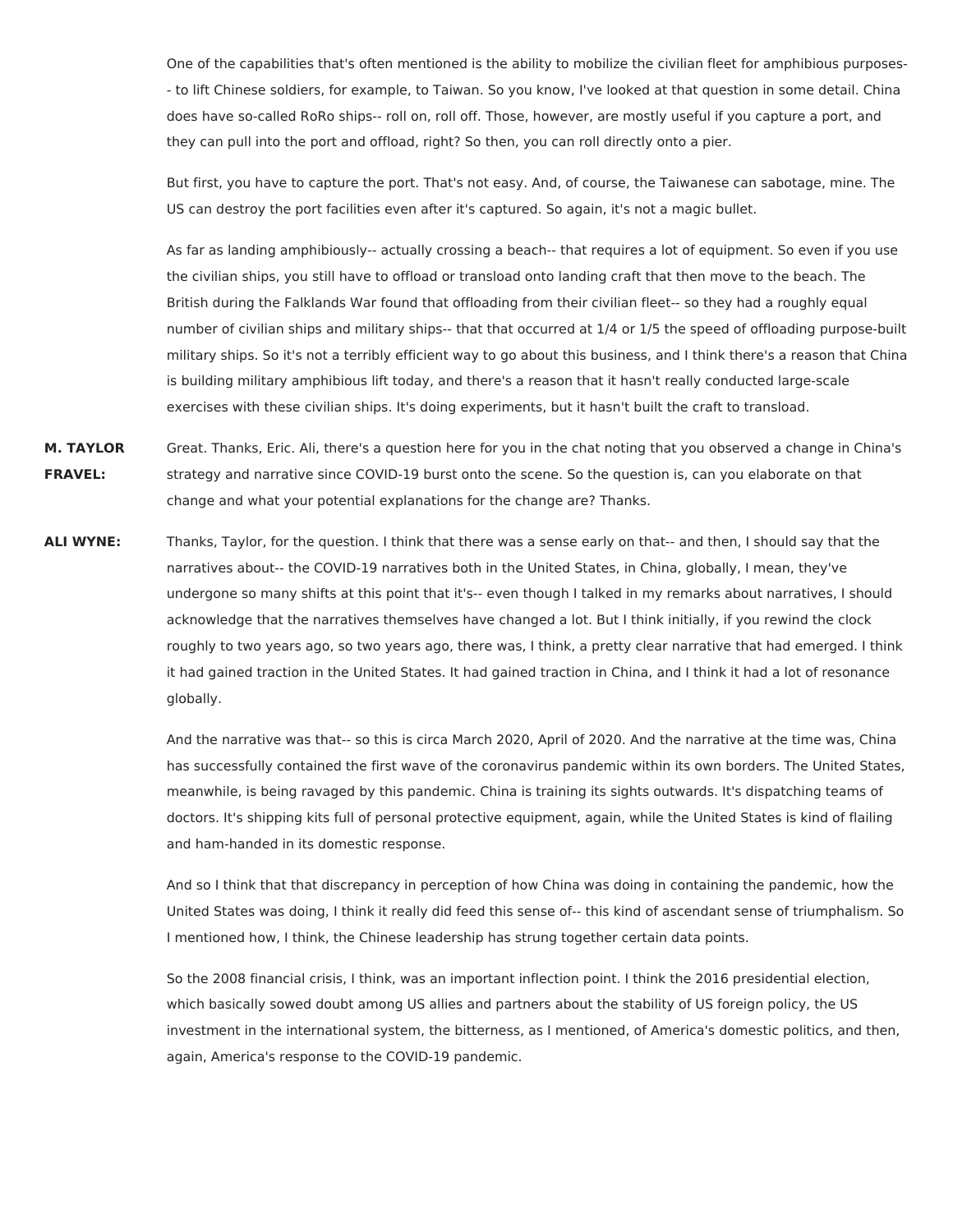So I think that there was a sense that-- the sense that, OK, if we start putting together-- we have one, now, additional data point suggesting that the United States really isn't able to address its socioeconomic challenges at home. How is it going to be able to exercise effective global leadership if it can't even manage its own problems at home?

I think that that was one of the initial narratives. I think the problem is that China, perhaps, I think, in the interval between the onset of the coronavirus pandemic and now, I think that China has, perhaps, overreached and overextended. I think that there are a lot of commentators who say that March 2020, April 2020, if China had comported itself differently, it probably would confront a very different external strategic environment.

So I think that there are a lot of observers who say counterfactually, what if, in March or April 2020, when China was seen as doing very well in containing the pandemic and the United States was seen as flailing, what if China had taken additional steps to stabilize its relationships with the other members of the quad-- so Australia, India, and Japan? What if it had paused its coercive pressure against Hong Kong and Taiwan? What if it hadn't lashed out against critics of its response to COVID-19 but had just tended to its own recovery? I think that China would have been in a very different position.

But I think now, as I said earlier, I think that China's strategic situation, its external situation, is actually more challenged now than it was prior to the pandemic. So it's not just the relationship with the United States that has deteriorated. The European Union, I think, is talking about China in a way that would have been very difficult to imagine a few years ago. The quad, it has a new lease on life.

And so with the exception of Russia-- so yes, the Sino-Russian relationship is certainly growing stronger, but otherwise, I think that China's relationships with most major powers, they either are stagnating or declining. So I think that perhaps China interpreted that initial discrepancy between its COVID-19 response and that of the United States, but perhaps over-learned from that discrepancy and, I think, overreached, and I think now has a pretty significant hole to climb out of in terms of restoring trust with most major powers.

**M. TAYLOR FRAVEL:** Great. Thanks, Ali. Ketian, a question for you, which asks, how do countries in Asia see China's assertive foreign policy posture? And to what degree does this resonate with or work against US views about China?

**ALI WYNE:** Wow, that is a very comprehensive question. It looks like a multi-volume dissertation project. You should definitely do it, whoever asked the question.

> I think it probably-- several things. I think, first, it probably depends on the question that you're asking, in the sense that if by Asia, you mean East Asia in particular, then there are countries who have a fairly good relationship with China because either they do not have territorial disputes with China, or because they depend on China for economic development. I think, for example, of Laos, or Cambodia, et cetera.

> I think they would very much be in line with a lot of the policies that China would want them to take, especially when it comes to, say, taking a stance on territorial disputes in the South China Sea or preventing ASEAN, for example, from reaching-- or from mentioning the South China Sea, where the disputes in their annual meetings, et cetera.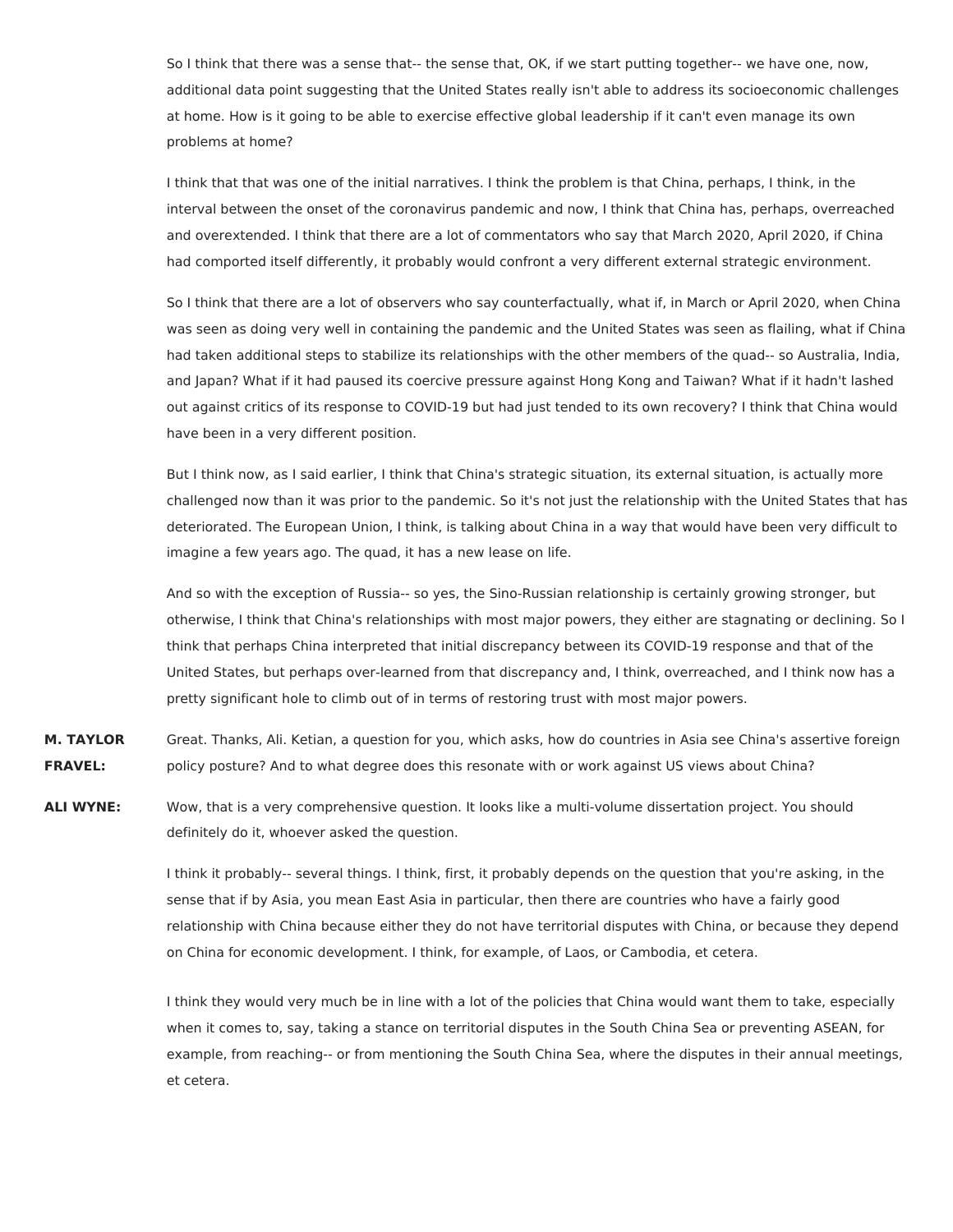So that's the first kind of countries. And the second kind of country would be the countries that are more or less, say, US allies, or formal US allies, in which case they are not happy about China's coercive actions, be it in the realm of territorial disputes, or in the form of, say, economic sanctions, or threatening its citizens, et cetera.

So those countries will, I think, be more naturally aligned to policy positions of the United States. But at the same time, I don't think they would like to choose or pick a side, in the sense that there are a lot of-- they're still exercising hedging strategies to a certain extent, especially going back to the economic aspect that Ali talked about. China is-- along with these Asian countries-- are in a globalized production and supply chain. They do, to a certain extent, benefit from this supply chain. So they do not-- at least from my view-- they do not-- they're really exercising hedging strategies. So they do not want to, I think, ally with the United States or align their policies with the United States at the cost of, say, their economic relationship with China.

And I guess the third kind of countries is those who are good partners with the United States, but they're not formal allies. Maybe think Malaysia or some of the-- or Vietnam, for example. So their choices are a little bit similar to the second kind of countries, in the sense that they're also hedging.

They do share, with the US allies in the region, concerns about China's security policies. But at the same time, they do maintain extensive economic ties and do benefit from, say, China's Belt and Road Initiative, or other kind of economic projects. I'm not saying all of the Belt and Road Initiatives are beneficial to these countries, but there are some who are definitely useful for their local economy, et cetera.

So I think it's a very complicated picture, and China seems to be in the process of attempting a divide and conquer strategy, like all great powers did in the past. So it's hard to say what is the overall response from these countries, because they all differ. And on top of that, their domestic politics will matter, especially if they are, say, a democratic regime-- think the Philippines. Duterte, the Duterte regime, is very different from their predecessor, the Aquino regime. So there are a lot of factors going on here.

**M. TAYLOR FRAVEL:** Thank you, Ketian. I think you've already started to write that thesis. So here's a question for each of you. And you can-- I'm going to put it in two parts. You can choose one part, or the other part, or both.

> So the question is, what do you believe is the most serious or important misunderstanding or misperception that each country's leaders have about the other? So what is China's biggest misperception about the United States at the leadership level? And then, conversely, what is the US's biggest misperception about China at the leadership level?

> And so you can answer it from one perspective, or the other, or both. But it'd be great to get each of your views on this. And I guess going in reverse order, we'll go back to Eric, since Ketian spoke last, and give her a break. And if Eric would like to pass, then we'll go on to Ali. So Ali, over to you.

**ALI WYNE:** This is a really important question. I'm going to somewhat elide the question, I guess, just because it is such a good question, and I can't think of a good answer. But it's more of a-- perhaps of a shared-- I guess a shared misperception, or a shared misapprehension. And so that's my way of highlighting a really, really difficult question.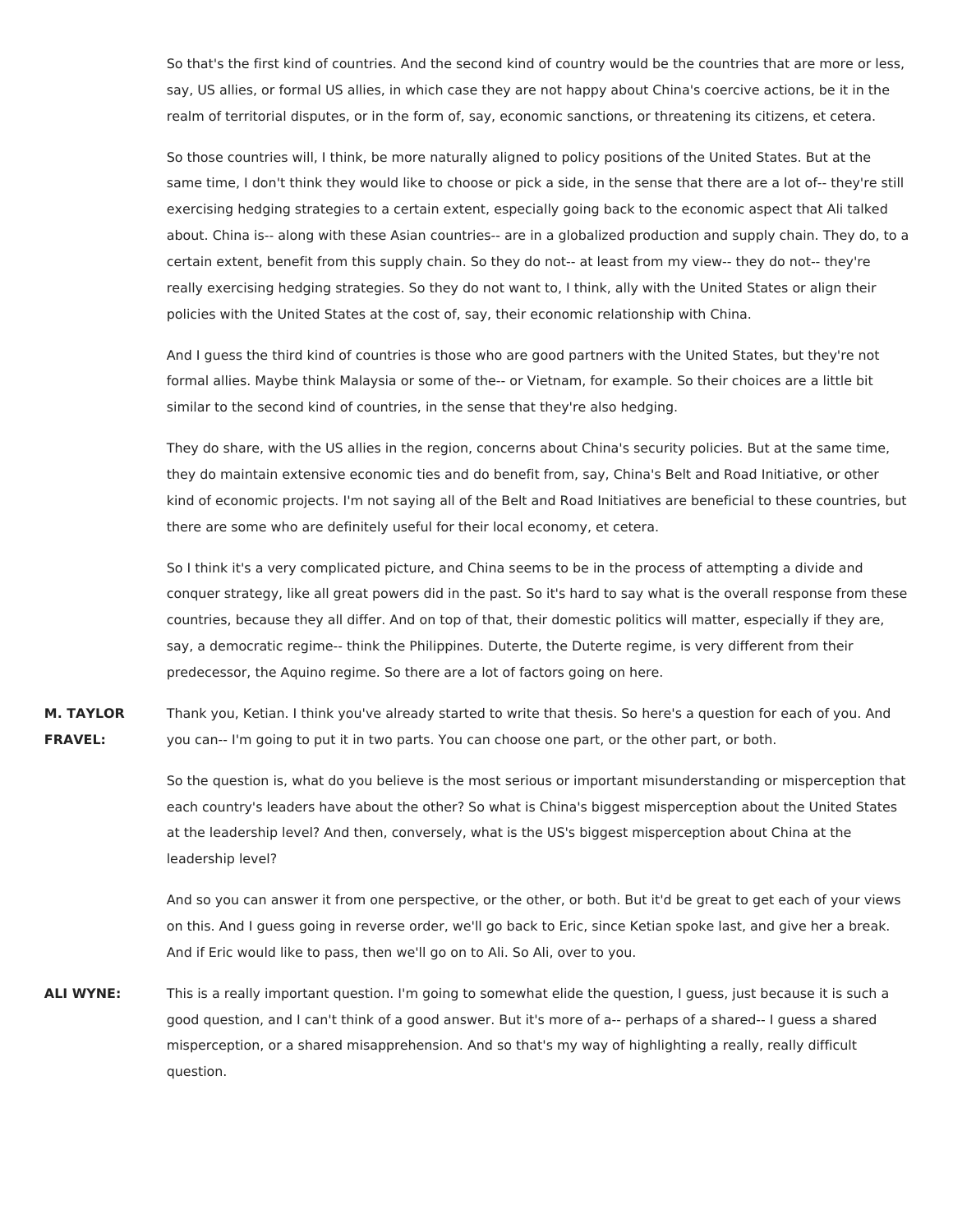I would say that there is, perhaps, an under-appreciation of each other's resilience. And I think one of the reasons that there is that under-appreciation is that I think that the United States, it has, I think, a very formidable set of competitive advantages that China can't readily replicate. And I think that similarly, China has some very powerful competitive advantages that the United States can't readily replicate. So China, just in terms of its sheer scale, I think that a certain scale gives you just a certain weight in international affairs.

Certainly, China, its centrality in the global economy, its centrality in global supply chains, its status as the world's largest exporting country, world's largest trading country-- so I think that there's a range of economic advantages. I think, also, increasingly innovative capacity. And so given China's economic centrality, a lot of the talk about decoupling, disentanglement, I think that the rhetoric right now significantly outpaces the reality. Even for those countries that right now are thinking about decoupling in some substantial measure, that's not a short-term proposition. That's a medium- to long-term proposition.

So I think that from China's perspective-- and also, one other advantage I should mention is its integration into the Asia-Pacific trading arrangements. So I think that a lot of America's allies and partners are going to be looking very keenly to see what the Biden administration's forthcoming Indo-Pacific Regional Economic Framework will contain. Because the United States doesn't belong to-- obviously, [INAUDIBLE] doesn't belong to CPTPP, and China touts the centrality to the regional trade agenda as a competitive advantage.

The United States, on the other hand, it does undergird a post-war order that-- obviously, as we're seeing right now with the Russian invasion of Ukraine, that post-war order is under growing strain from within and without. But it benefits from inertia. It benefits from the fact that it has grown substantially, both in terms of scope, geographic and functional, over the past eight decades, and orders, even as they're under strain, they're not readily replaced.

So I think that the United States benefits from the inertial value of this international system that it's undergirded for the better part of the past 3/4 of a century, a diplomatic network that, again, is under strain, but it's still very extensive, a community of democracies that, again, is under strain but has grown roughly eight-fold since the end of the Second World War.

So it's an apples and oranges comparison, but the point is that the United States has formidable competitive advantage that China can't replicate, and vice versa. And so what that means is that, I think, that if either country thinks that their relationship is going to take the form of a traditional power transition in which one country emerges victorious, I think that they're probably mistaken. And so again it comes back to this question of, if we're not going to have a power transition, Washington is going to say, Beijing is here to stay, and they're fundamentally resilient-- although they each have internal and external liabilities-- what does the path forward look like?

**M. TAYLOR** Great. Thanks, Ali. Would Ketian or Eric like to answer the question?

**FRAVEL:**

**ERIC** Sure, now that you give me time to think.

**HIGGINBOTHAM:**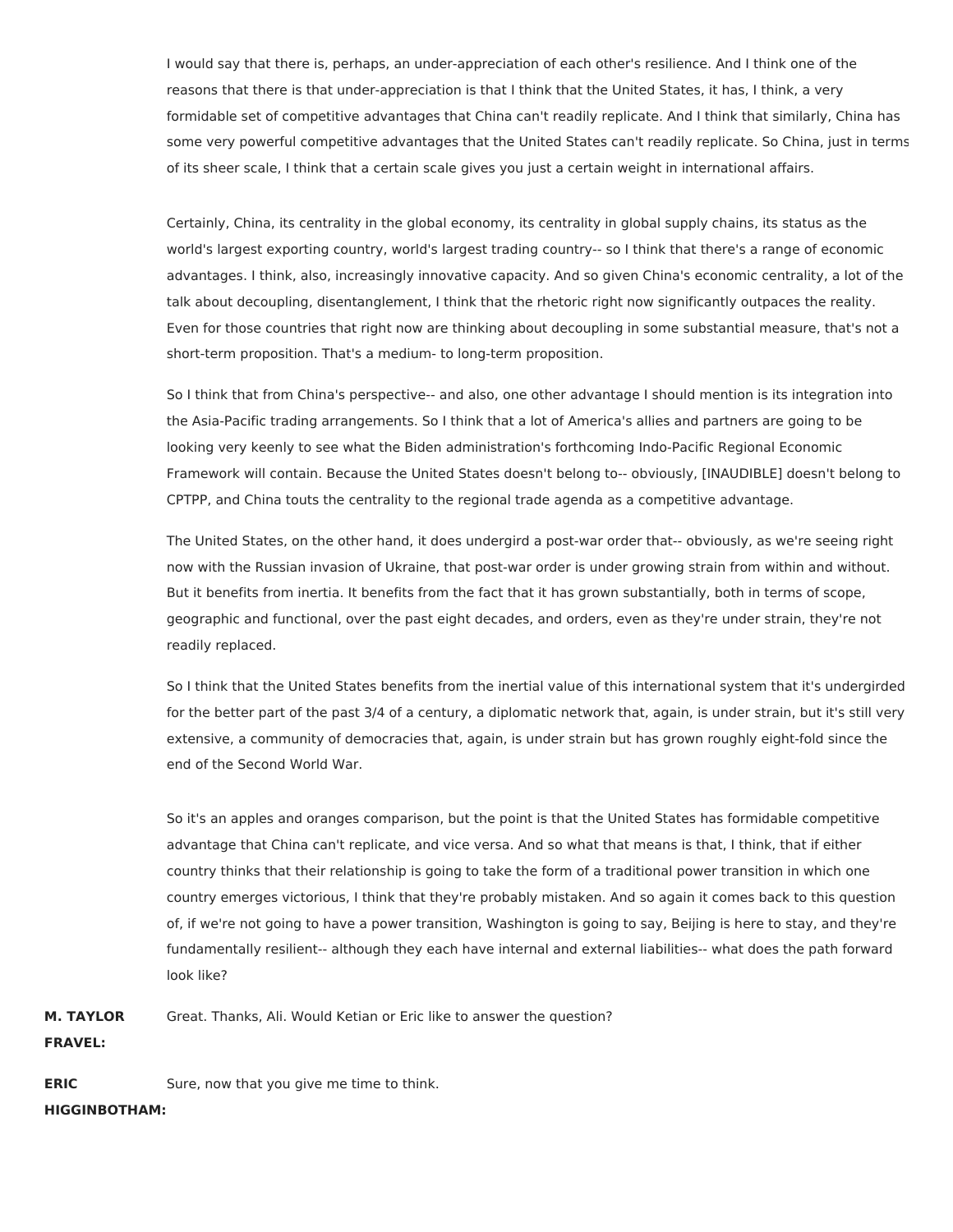**FRAVEL:**

**ERIC HIGGINBOTHAM:** greatest misperception is of unanimity within China, in Chinese leadership, among Chinese elites on foreign So I'll just throw out two things. They're not terribly profound. But from the US perspective, probably the policy.

> So it's difficult to generalize here, and there's an odd pattern. Japanese analysts are often wont to see divisions and factions everywhere in China and, I think, probably exaggerate the extent of that. But in the US, we tend to see China as a monolith.

Now, part of that derives from the type of discourse we see in China under conditions where people are quite afraid, now, of the security services and not want to cross Xi Jinping. But I think there's quite a lot of disagreement. It is evident there's disagreement on major foreign policy issues, like the extent to which China should lead or continue to maintain a low profile. Actually, I shouldn't use the word "continue," but go back to maintaining a low profile.

So I think that's probably the greatest misunderstanding on the US side. On the Chinese side, I'll twist the question a little bit, and I'll say-- there are probably others that maybe greater than this, but one of their greatest, I think, misunderstandings, really, of the region rather than of the United States is that the US leads and others follow. So I think this contributes to Chinese suspicions of the United States and other regional states as well.

Ketian did a great job of illustrating the complexities of the region and regional positions, but I do think you can generalize to an extent and say that the countries of Asia have grown significantly more wary of China's intentions and activities over time. We could talk about specific cases, but in any case, I think that's generally true. And that has virtually nothing to do with the United States taking the lead in trying to, quote unquote, "make that happen."

When the United States has tried to make that happen in the past, it has not been terribly successful. So this is something that is entirely in China's court. And in many ways, it has fumbled the ball, to mix metaphors. Yes, all right.

**M. TAYLOR FRAVEL:** Great, thank you. Ketian, would you like to add anything to this question?

**KETIAN ZHANG:** Yeah, very quickly, since we are right around the 6:00 PM mark. Maybe the first misperception on both sides is what I think is an exaggerated threat perceptions, based on whatever issue areas they think are of their concern. There are real concerns, security concerns. But at the same time, I think the intentions are being read in a much more way, as they should be.

> And second-- and related-- I think both sides have a fairly zero-sum view of how international relations work, which is going back to the potential areas of cooperation, and some pose those questions in the box. And there are a lot of issue areas where both sides can cooperate. So it's not really a zero-sum view.f